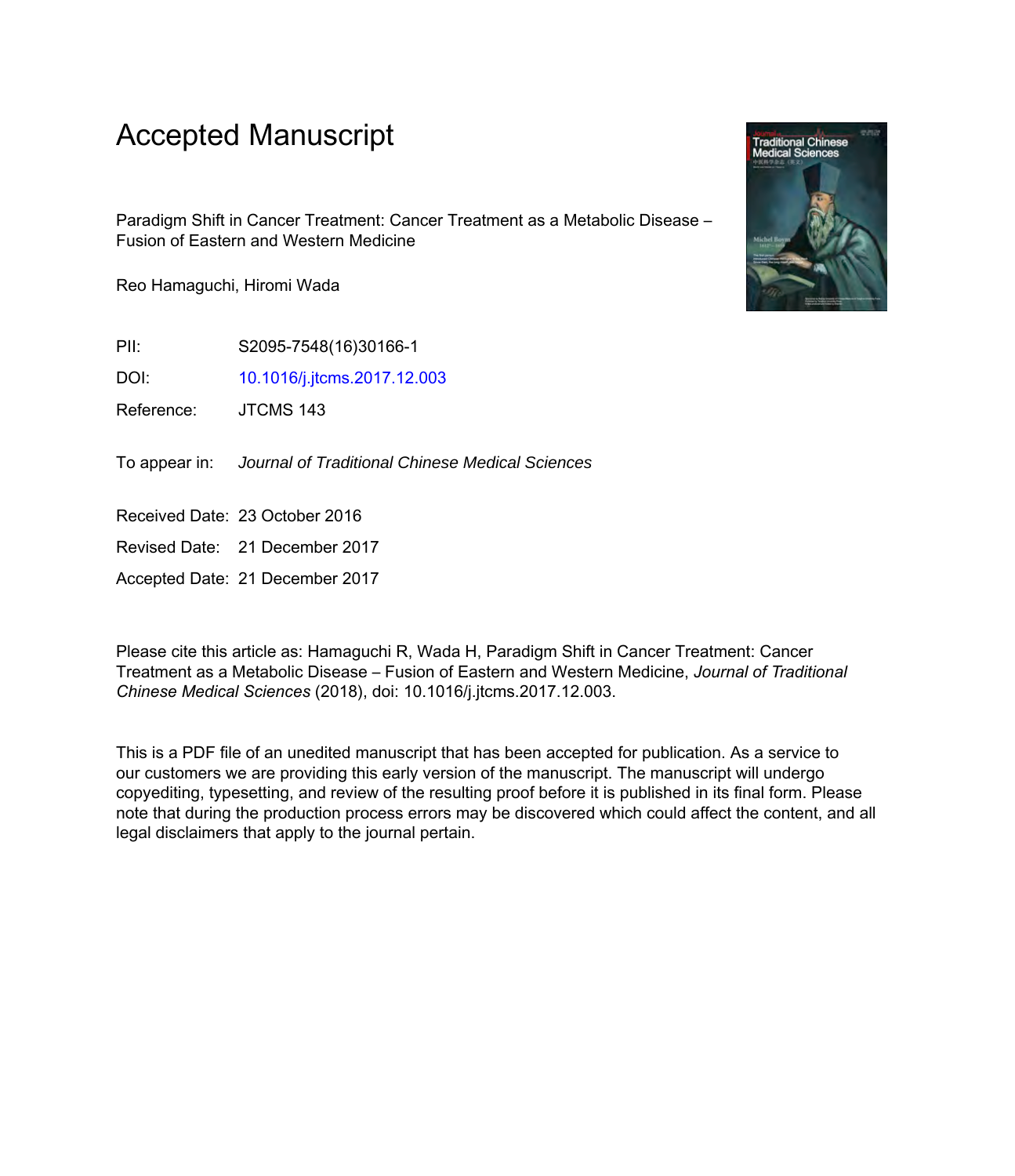# Paradigm Shift in Cancer Treatment: Cancer Treatment as a Metabolic Disease – Fusion of Eastern and Western Medicine

Reo Hamaguchia, b,\*

Hiromi Wada<sup>a</sup>

maguchia, b.\*<br>
Wada<sup>a</sup><br>
suma Wada Clinic, Yasaka Karasuma oike Building 2F, Nijodenclarasuma dori Oike Noboru, Nakagyo-ku, Kyoto 604-0845, Japan<br>
tment of Internal Medicine, Graduate School of Medicine and Facul<br>
licine, <sup>a</sup> Karasuma Wada Clinic, Yasaka Karasuma-oike Building 2F, Nijodencho 538, Karasuma-dori Oike Noboru, Nakagyo-ku, Kyoto 604-0845, Japan **b** Department of Internal Medicine, Graduate School of Medicine and Faculty of Medicine, The University of Tokyo, 7-3-1 Hongo, Bunkyo-ku, Tokyo 113-0033, Japan

\* Corresponding author.

E-mail: reo-h@nifty.com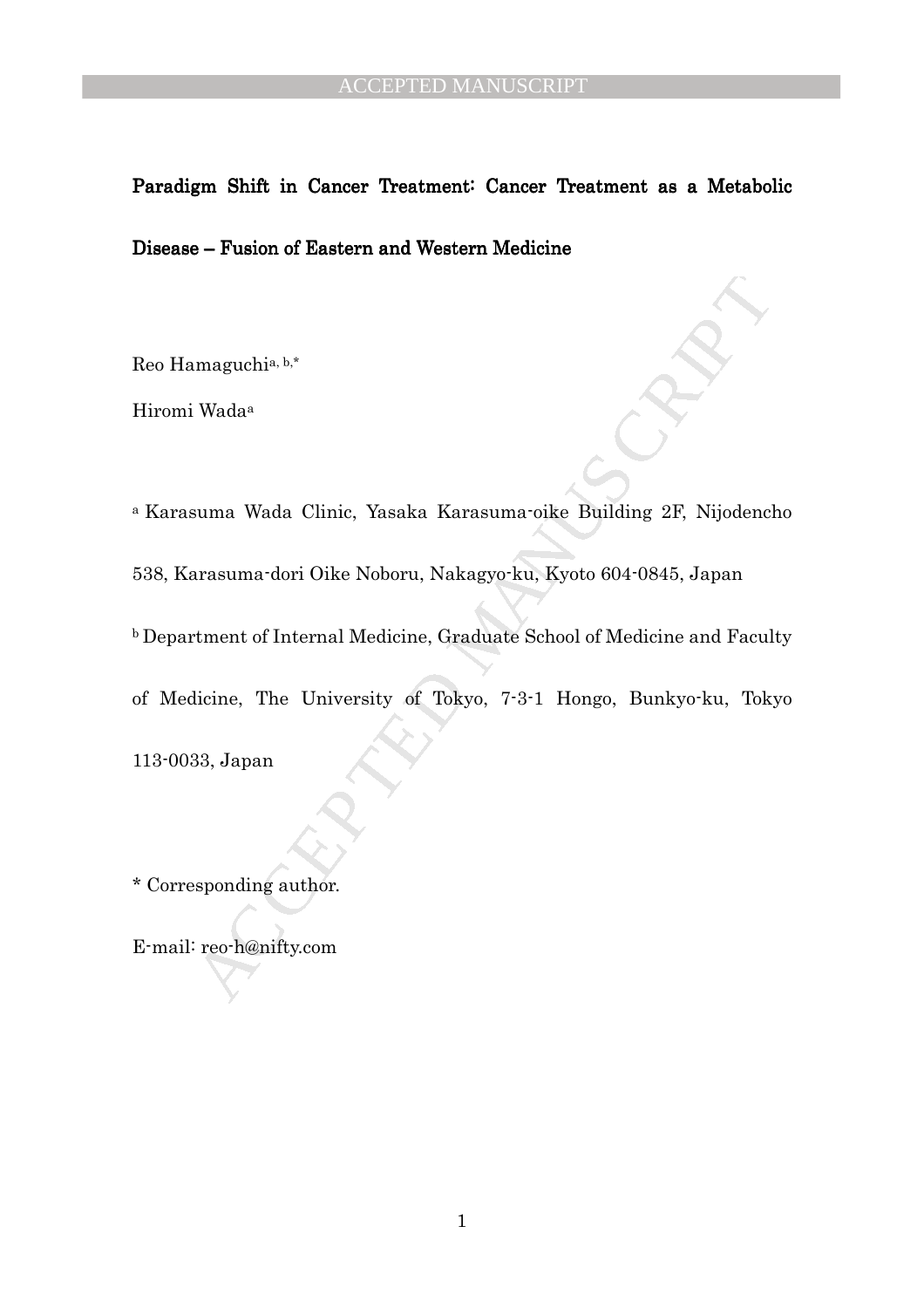#### Abstract

diotherapy, are thought to contribute to the improvement in the individual rates of cancer patients. However, such standard therapies have problems: in advanced cancers, it is unlikely that standard cance problems: in adva Current standard therapies for cancer, including surgery, anti-cancer drugs, and radiotherapy, are thought to contribute to the improvement in the survival rates of cancer patients. However, such standard therapies have 3 major problems: in advanced cancers, it is unlikely that standard cancer treatments will cure the disease; adverse side effects that accompany standard cancer treatments put many patients in distress; and a large amount of medical expenditure is required for new and expensive anti-cancer drugs. These problems may be viewed as a result of establishing treatments without any consideration regarding the root cause of the cancer. Otto Warburg suggested that particular changes in the energy metabolism of cells, which are associated with a shortage of oxygen, are the root cause of cancer. Cancer cells have unique metabolic characteristics, and thus we believe that it is important to treat cancer as a metabolic disease. More specifically, not only is it important to suppress cancer cell metabolism, but it is also important to improve the chronic inflammation that is associated with the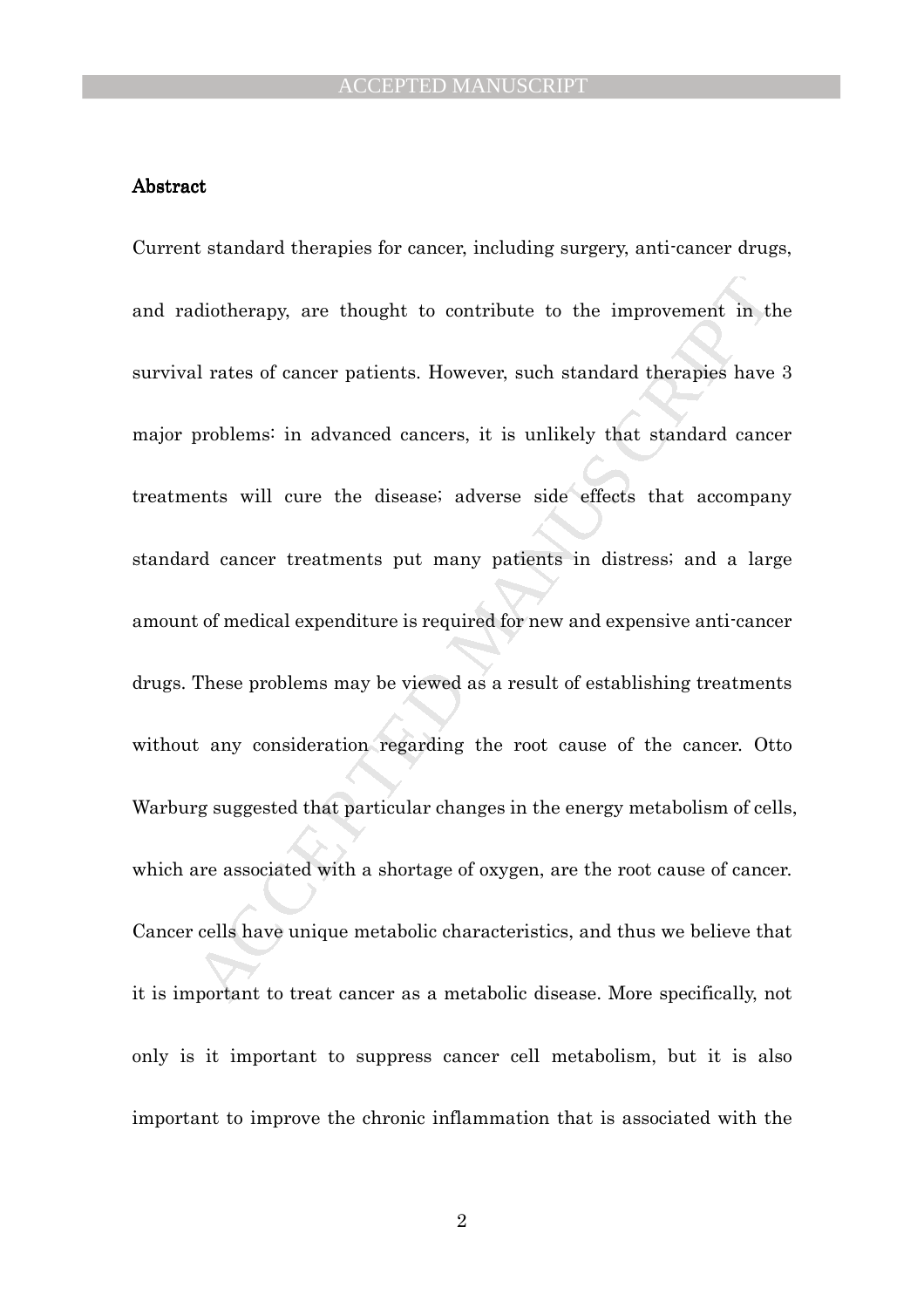les of Chinese medicine, which has a history of 4000 years, such and the extablishme and "chibing qiuben", which can assist in the establishme correct treatments for patients. In this article, we discuss cance the form the development and progression of cancer, and to support the functions of immune cells. This type of view of cancer treatment coincides with the principles of Chinese medicine, which has a history of 4000 years, such as "fuzheng quxie" and "zhibing qiuben", which can assist in the establishment of cancer treatments for patients. In this article, we discuss cancer treatments from the view of cancer as a metabolic disease and their association with Chinese medicine, and introduce some clinical cases along with a review of the literature.

#### Keywords

Cancer metabolism; Aerobic glycolysis; Warburg effect; Inflammation; Immunity; Diet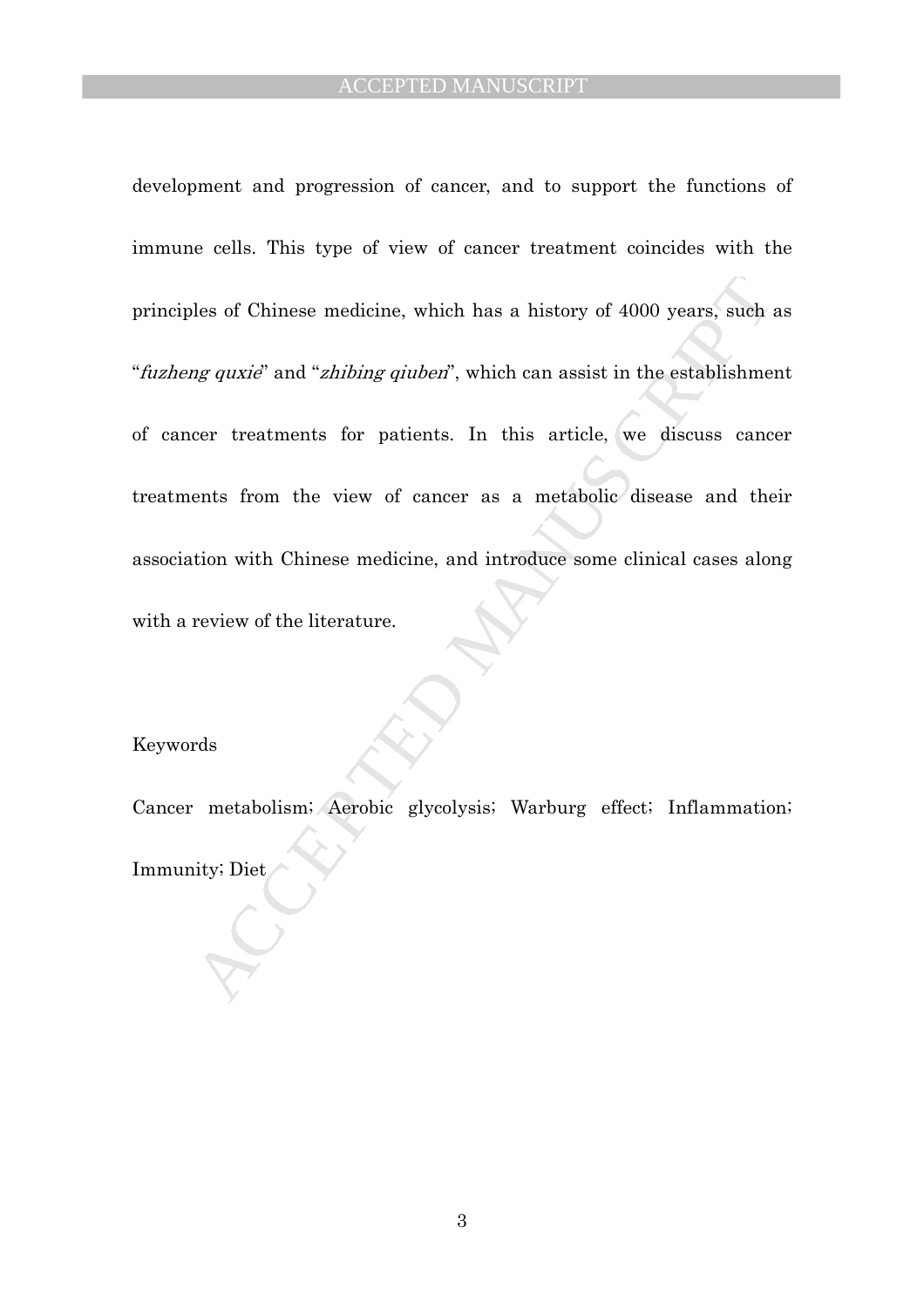#### Introduction

In recent years, there has been considerable progress in cancer treatment, with the development of many anti-cancer drugs, which are mainly molecular-targeting treatments. These new treatments have improved the survival rates of cancer patients; however, there are a number of problems with these new types of cancer treatments.

the development of many anti-cancer drugs, which are main<br>lar-targeting treatments. These new treatments have improved tl<br>d rates of cancer patients: however, there are a number of problem<br>csc now types of cancer treatment In Japan, the 5-year relative survival rate of cancer patients who were diagnosed between 2006 and 2008 was 62.1%, which was improved from the rate between 1993 and 1996, which was 53.2%.1 For advanced cancers with metastasis, the 5-year survival rate of patients also improved, from 10.3% in patients diagnosed between 1993 and 1996, to 13.6% in those diagnosed between 2006 and 2008,<sup>1</sup> although this is still far from ideal. Surgery, chemotherapy, and radiotherapy are currently very common standard treatments for cancer. However, there are 3 major problems. First, in advanced cancer, there is little hope that such standard treatments will cure the disease. Second, adverse side effects accompanying standard cancer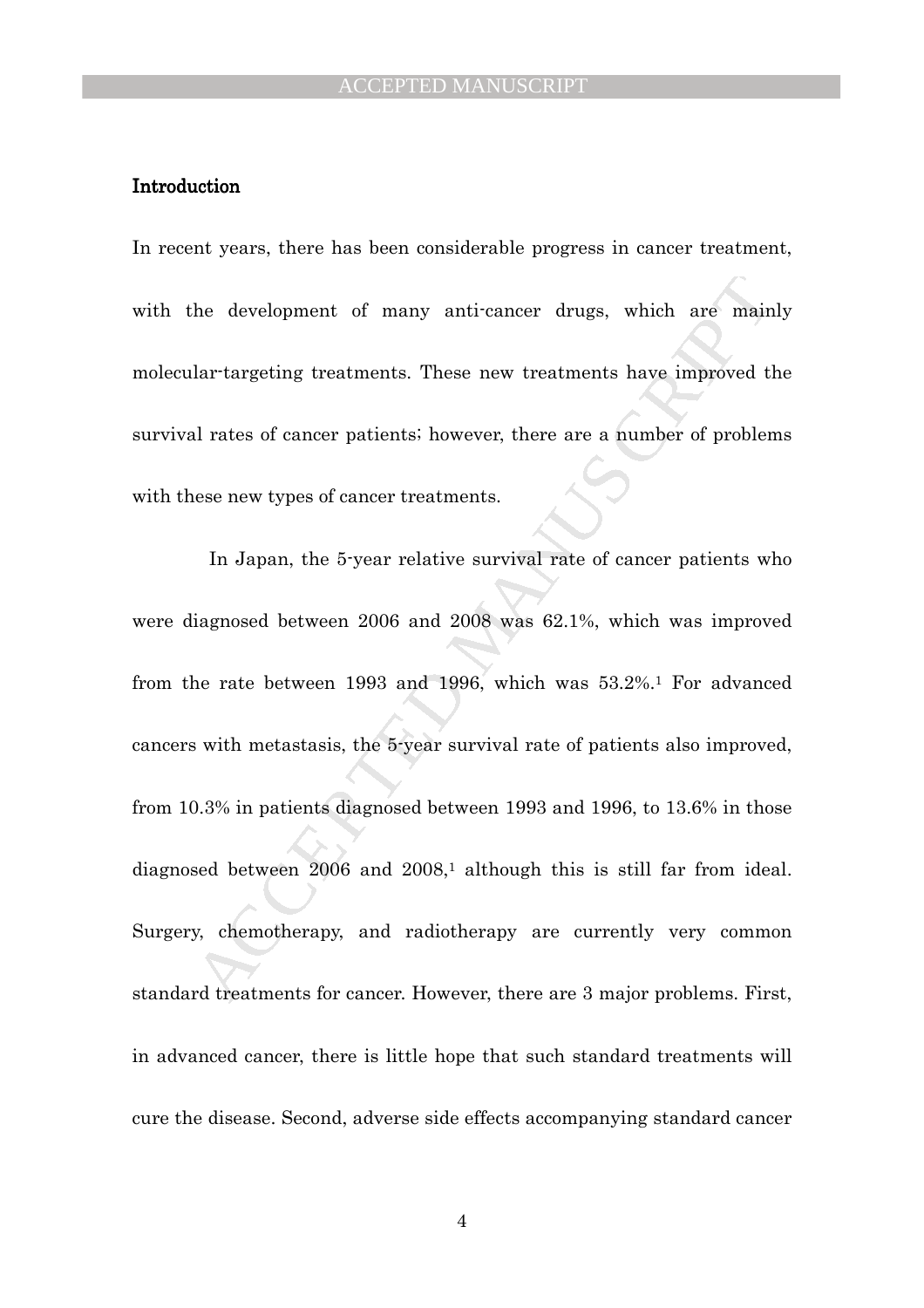dical expenditure is a serious problem. The national medic<br>iture of Japan in 2015 was 372 billion US dollars (42 trillion and 36<br>yen at a rate of 0.0088 dollar per yen).<sup>2</sup> In the recent 10 year<br>arc costs increased by abou treatments put many patients under large amounts of distress, although many drugs have also been developed for such side effects. Third, an increase in medical expenditure is a serious problem. The national medical expenditure of Japan in 2015 was 372 billion US dollars (42 trillion and 364 billion yen at a rate of 0.0088 dollar per yen).<sup>2</sup> In the recent 10 years, healthcare costs increased by about 88 billion US dollars (10 trillion yen at a rate of 0.0088 dollar per yen). An increase in the availability of new and expensive anti-cancer drugs may be one cause of this increase in healthcare cost.

As mentioned above, there are a number of problems with current cancer treatments, and we believe that little consideration regarding the root cause of the cancer may be the reason for these problems. Otto Warburg suggested that a change in the energy metabolism of cells due to a lack of oxygen is the root cause of cancer.3 Namely, cells exposed to a low oxygen environment will alter their metabolism to generate energy mainly via glycolysis, and as a result, lactic acid will be overproduced. Excess lactic acid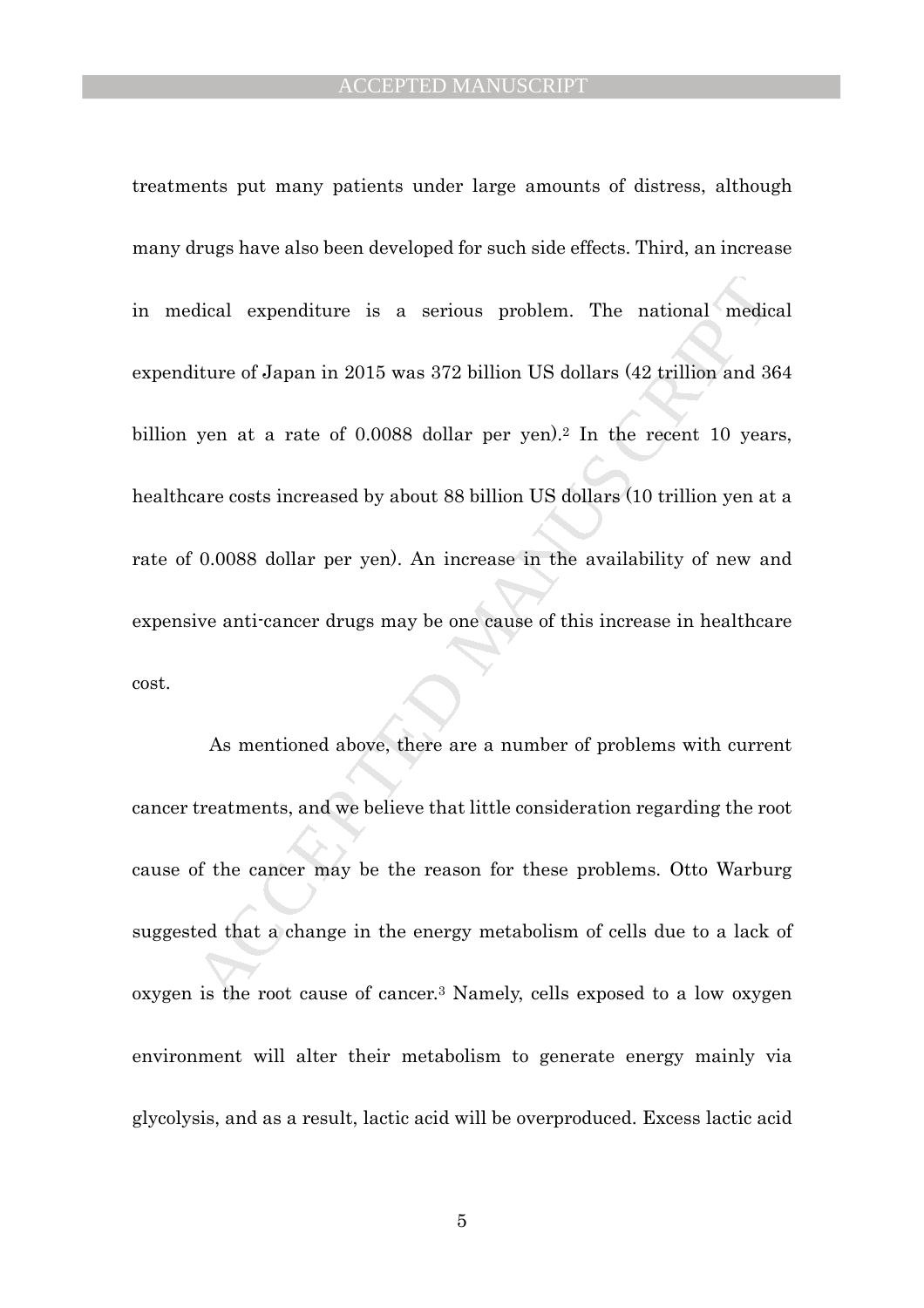will create an acidic tumor microenvironment and promote inflammation, which will enable cancer cells to develop and progress more easily. Therefore, cancer cells have unique metabolic characteristics that distinguish them from normal cells. This leads to the question of whether it is sufficient to treat cancer just as a malignant tumor that unexpectedly emerged in the body, without considering its root cause.

cells have unique metabolic characteristics that distinguish the<br>ormal cells. This leads to the question of whether it is sufficient<br>ancer just as a malignant tumor that unexpectedly emerged in tl<br>dithout considering its r In reconsidering approaches of cancer treatment, the principles of Chinese medicine, "Fuzheng Quxie" and "Zhibing Qiuben" are very useful.<sup>4</sup> These principles demonstrate the importance of viewing cancer treatment in a way as to not treat the resulting cancer, but to investigate the root cause of the cancer and to correct it. Specifically, suppressing the unique metabolic reactions of cancer cells that are part of the cause of the cancers, improving chronic inflammation associated with the promotion and development of cancers, and taking the functions of immune cells into consideration are necessary for cancer treatment. In other words, treating cancer as a metabolic disease is viewed to be important.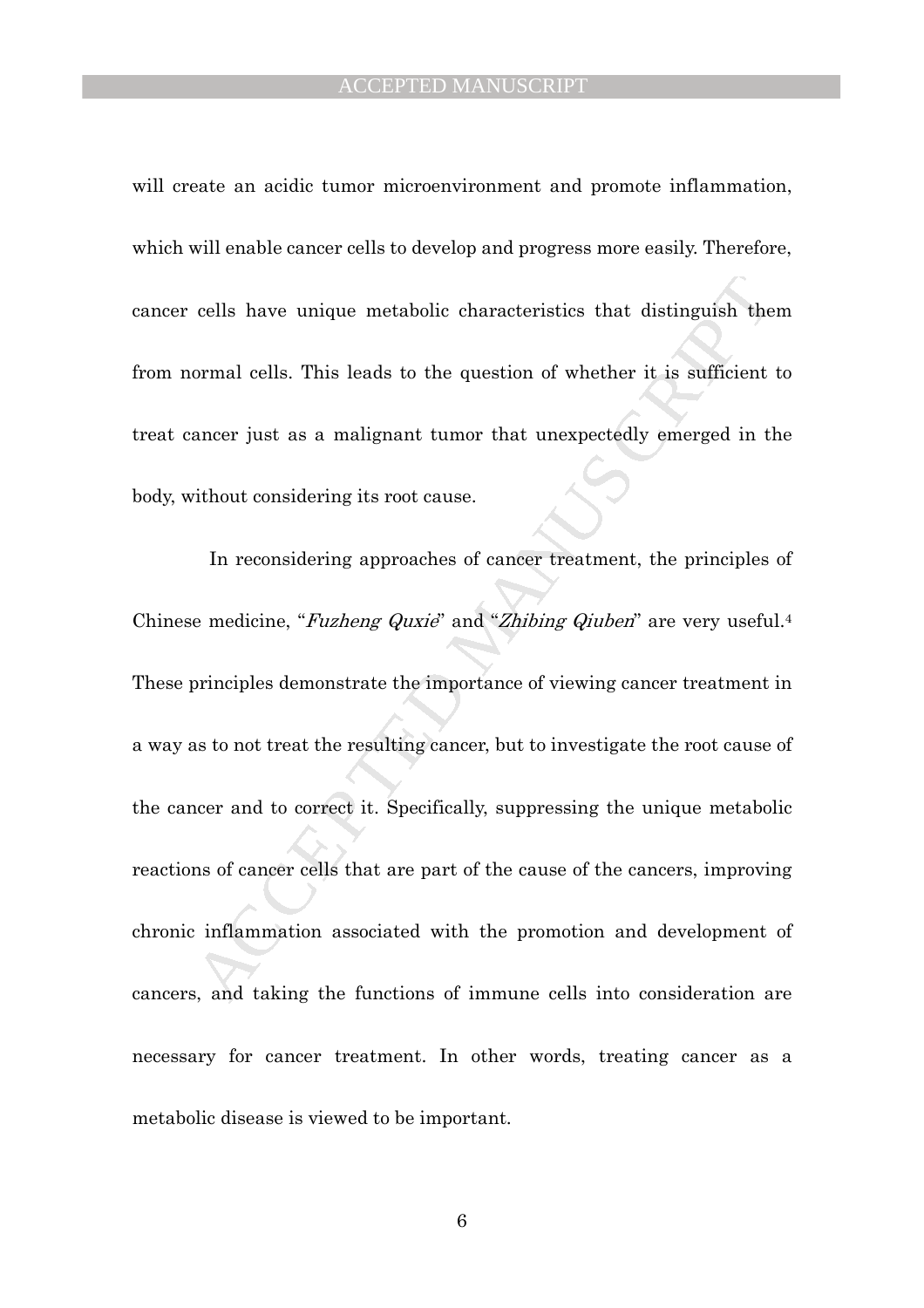#### Cancer as a Metabolic Disease

an and Weinberg stated 8 essential physiological characteristics<br>cells as the hallmarks of cancer,<sup>5</sup> as follows: 1) sustainin<br>rative signaling: 2) evading growth suppressors: 3) resisting cell deat<br>bling replicative immo Hanahan and Weinberg stated 8 essential physiological characteristics of cancer cells as the hallmarks of cancer,<sup>5</sup> as follows: 1) sustaining proliferative signaling; 2) evading growth suppressors; 3) resisting cell death; 4) enabling replicative immortality; 5) inducing angiogenesis; 6) activating invasion and metastasis; 7) reprogramming of energy metabolism, and 8) evading immune destruction. They suggested that these characteristics are acquired by genomic instability, leading to increased mutability. On the other hand, Warburg suggested that when normal cells cannot generate adenosine triphosphate (ATP) via oxidative phosphorylation (OxPhos) due to the shortage of oxygen, normal cells will begin to generate ATP mainly via glycolysis for their survival. Namely, he proposed that this change in energy metabolism was the root cause of cancer.<sup>3</sup>

Epidemiological data showed that people who develop cancer owing to their genetic backgrounds were less than 5% of the total, and that most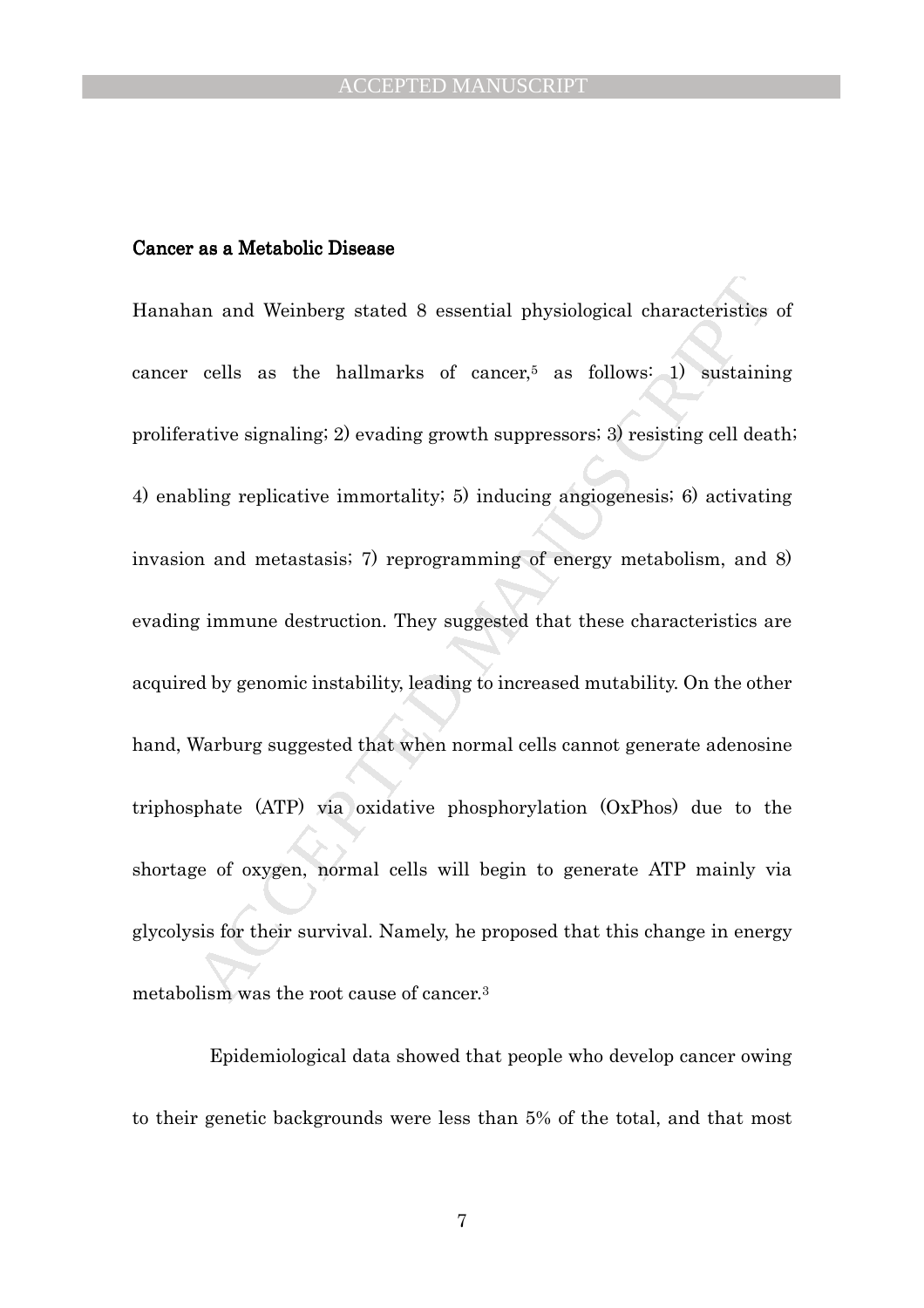t is controversial whether the root cause of cancer is the accumulation<br>sme mutations or a change in energy metabolism. However, man<br>show that a change in energy metabolism promotes genon<br>ons that are associated with the f cancers are caused by particular lifestyles (diet and obesity: 30%; smoking: 30%; sedentary habits: 5%; occupational factors: 5%; reproductive factors: 5%, etc.).6 It is controversial whether the root cause of cancer is the accumulation of genome mutations or a change in energy metabolism. However, many reports show that a change in energy metabolism promotes genome mutations that are associated with the further progression of cancer, and therefore the view of cancer as a metabolic disease appears to be very important.7 We describe the unique metabolic reactions of cancer below.

i) Warburg effect (aerobic glycolysis)

This is a unique metabolic state of cancers, in which cancers create ATP via activated glycolysis using very little oxygen, even in the presence of sufficient oxygen, to make ATP via OxPhos. The uptake of glucose increases the production of lactic acid, and the resultant protons are transported out of cancer cells through the Na+/H<sup>+</sup> exchanger. The lactic acid causes the environment around the cancer cells to become acidic, which is one of the characteristics of the tumor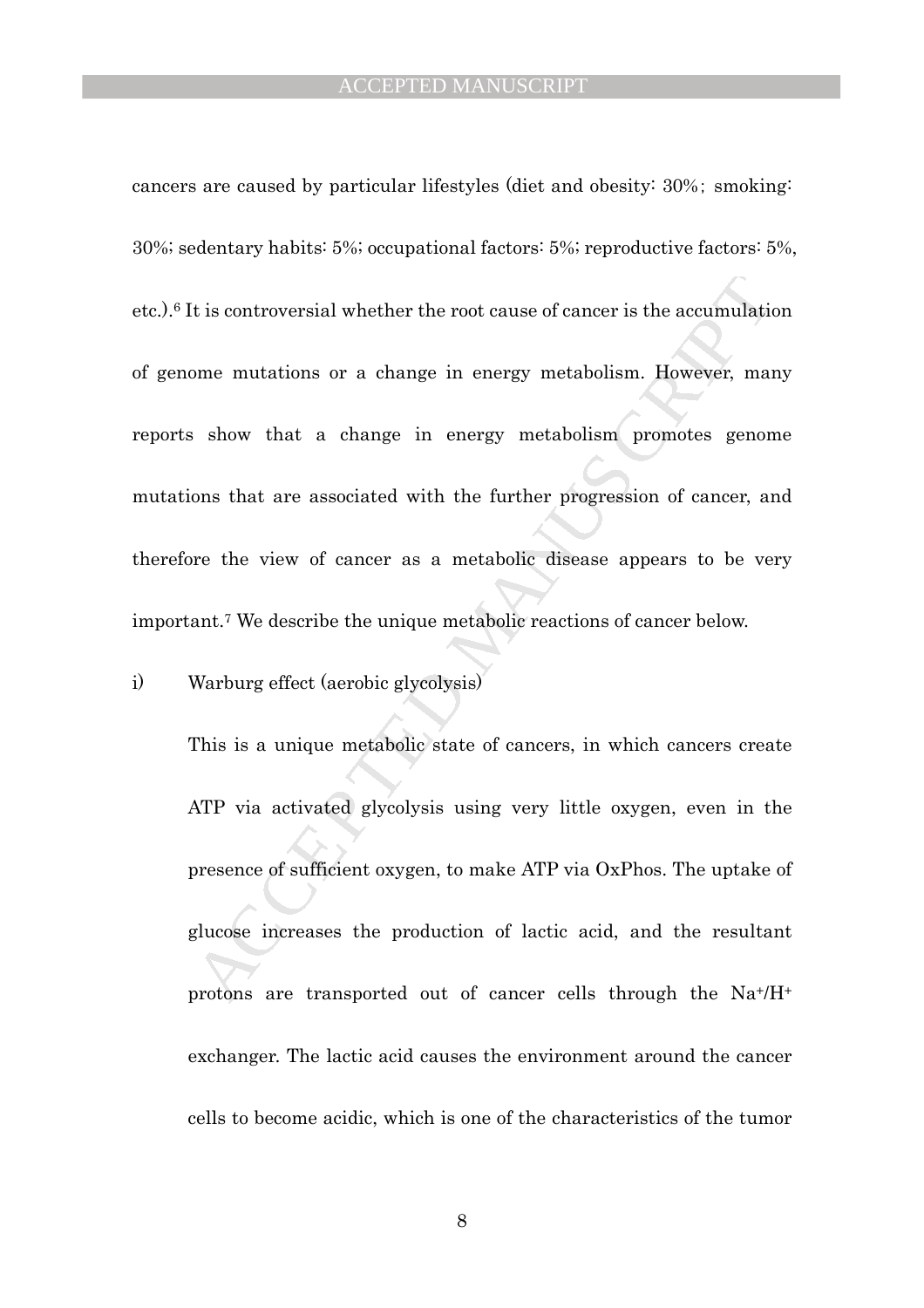microenvironment.8 Advantages of the activated glycolysis of cancer cells are suggested to be effective ATP production without depending on molecules from the blood flow, and the generation of macromolecules and NADPH via the pentose phosphate pathway and other pathways for biosynthesis and redox reactions.<sup>9</sup>

#### ii) Na+/H+ exchanger

on molecules from the blood flow, and the generation<br>macromolecules and NADPH via the pentose phosphate pathway are<br>ther pathways for biosynthesis and redox reactions.<sup>9</sup><br>Na<sup>+</sup>/H<sup>+</sup> exchanger<br>As mentioned above, activated As mentioned above, activated glycolysis increases the production of lactic acid inside the cancer cells, and the  $Na<sup>+</sup>/H<sup>+</sup>$  exchanger is activated to remove the protons generated by lactic acid from the cancer cells. Therefore, the intracellular pH of cancer cells is alkaline (7.2–7.4). In contrast, the extracellular pH surrounding cancer cells is acidic (6.5–7.0). Such an abnormal state of pH regulation may be associated with the initiation of cancer, and an acidic tumor microenvironment is associated with the development and progression of cancer, angiogenesis, metastasis, and drug resistance. Interfering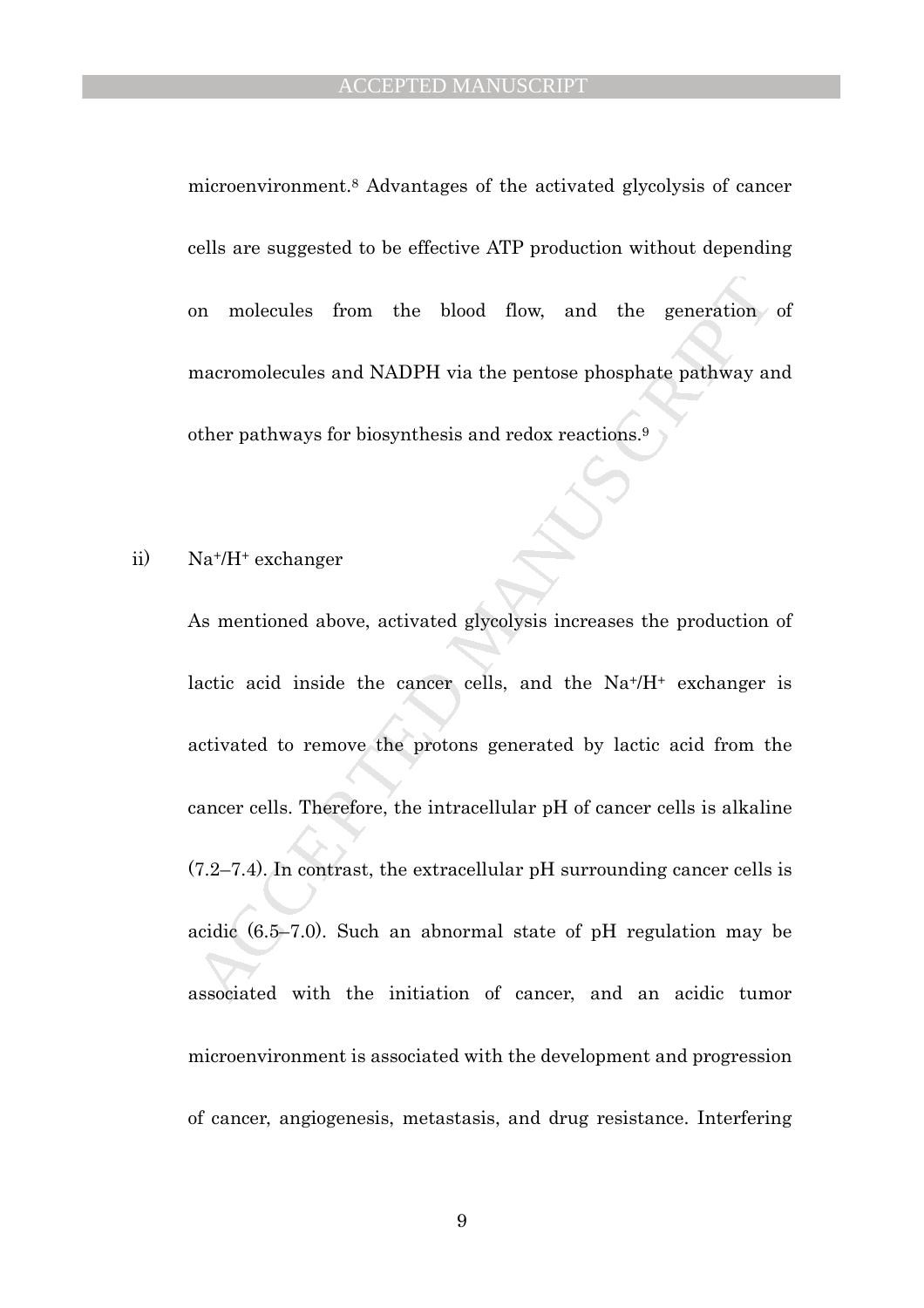with the pH regulation of cancer cells has been considered as a possible therapeutic strategy.10, 11

### iii) Insulin-like growth factor (IGF) signaling pathway

Insulin-like growth factor (IGF) signaling pathway<br>
The IGF signaling pathway is reported to be an importate or<br>
aroliferative pathway of cancer cells. The excess IGF in the botacivates mammalian target of rapamyein (mTOR) The IGF signaling pathway is reported to be an important proliferative pathway of cancer cells. The excess IGF in the body activates mammalian target of rapamycin (mTOR) through the phosphoinositide-3-kinase-Akt pathway, and hence there is a risk of the promotion of cancer cell progression. The incidence rate of cancer is known to be higher in people with diabetes than in people without diabetes, and the mortality rate is also known to be higher in diabetic cancer patients than in cancer patients without diabetes. Furthermore, it was reported that insulin as well as IGF also activates mTOR.12 The anti-diabetic drug metformin was shown to decrease the morbidity and mortality of cancer patients by the suppression of mTOR followed by the activation of AMP-activated protein kinase, and many clinical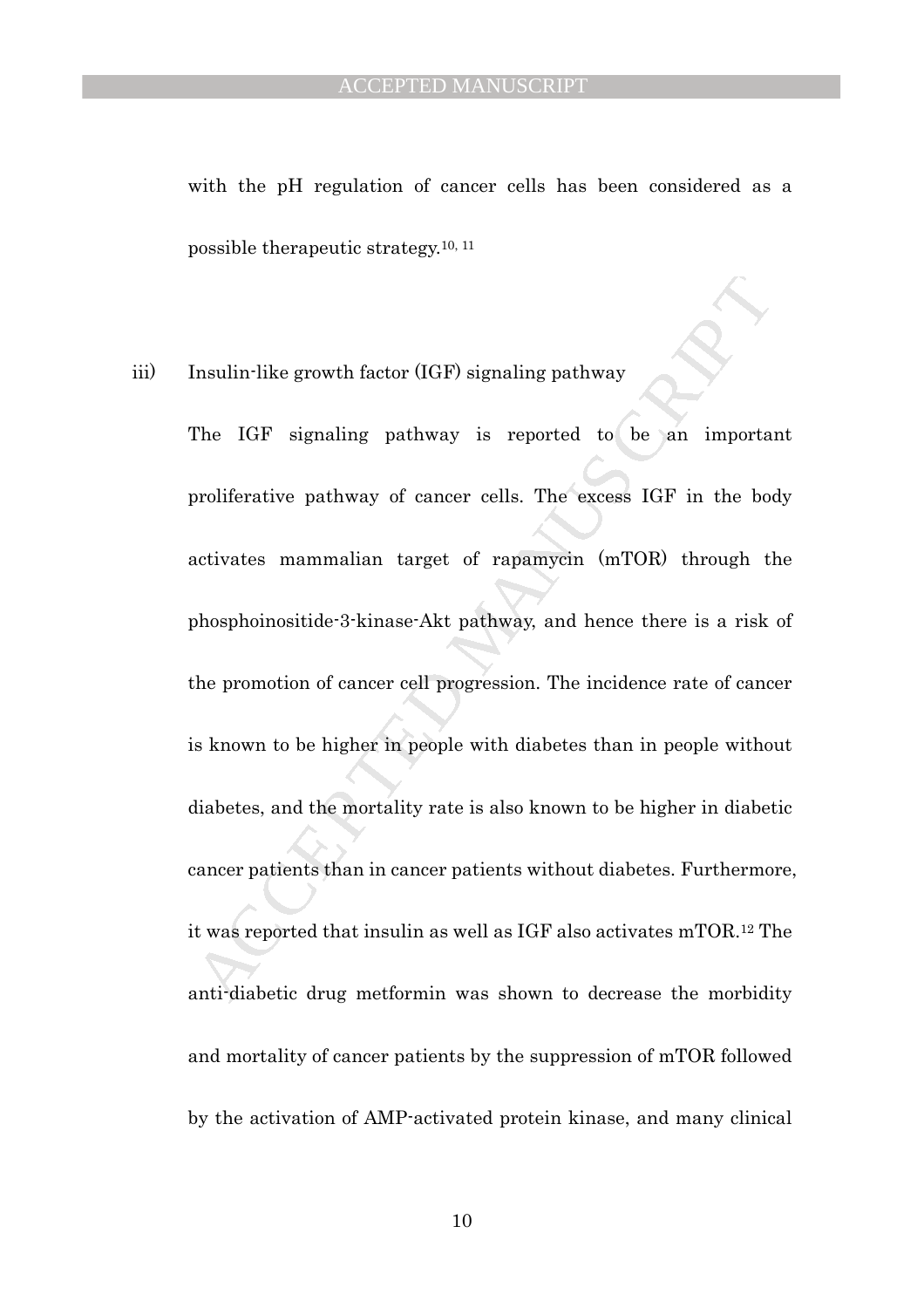#### ACCEPTED MANUSCRIPT

studies on metformin have been performed.13, 14

#### iv) Fatty acid synthase (FASN)

Fatty acid synthase (FASN)<br>Fatty acids (FAs) are essential components of the cellular membran<br>There are exogenous FAs from the diet as well as endogenous FAs th<br>are synthesized in the human body. In normal cells, FASN conv Fatty acids (FAs) are essential components of the cellular membrane. There are exogenous FAs from the diet as well as endogenous FAs that are synthesized in the human body. In normal cells, FASN converts excessive carbohydrates into FAs, and they are stored as triacylglycerols. However, because exogenous FAs are usually sufficient for the human body, the importance of FASN in normal cells is considered to be minimal. On the other hand, it is reported that FASN is activated in cancer cells, including precancerous lesions, and the activation of FASN as well as the activation of glycolysis are thought to be metabolic changes required for adaptation to the tumor microenvironment (low oxygen, low nutrition, acidic state, etc.). The suppression of FASN is considered as a possible therapeutic strategy for cancer, and the polyphenol epigallocatechin-3-gallate, which is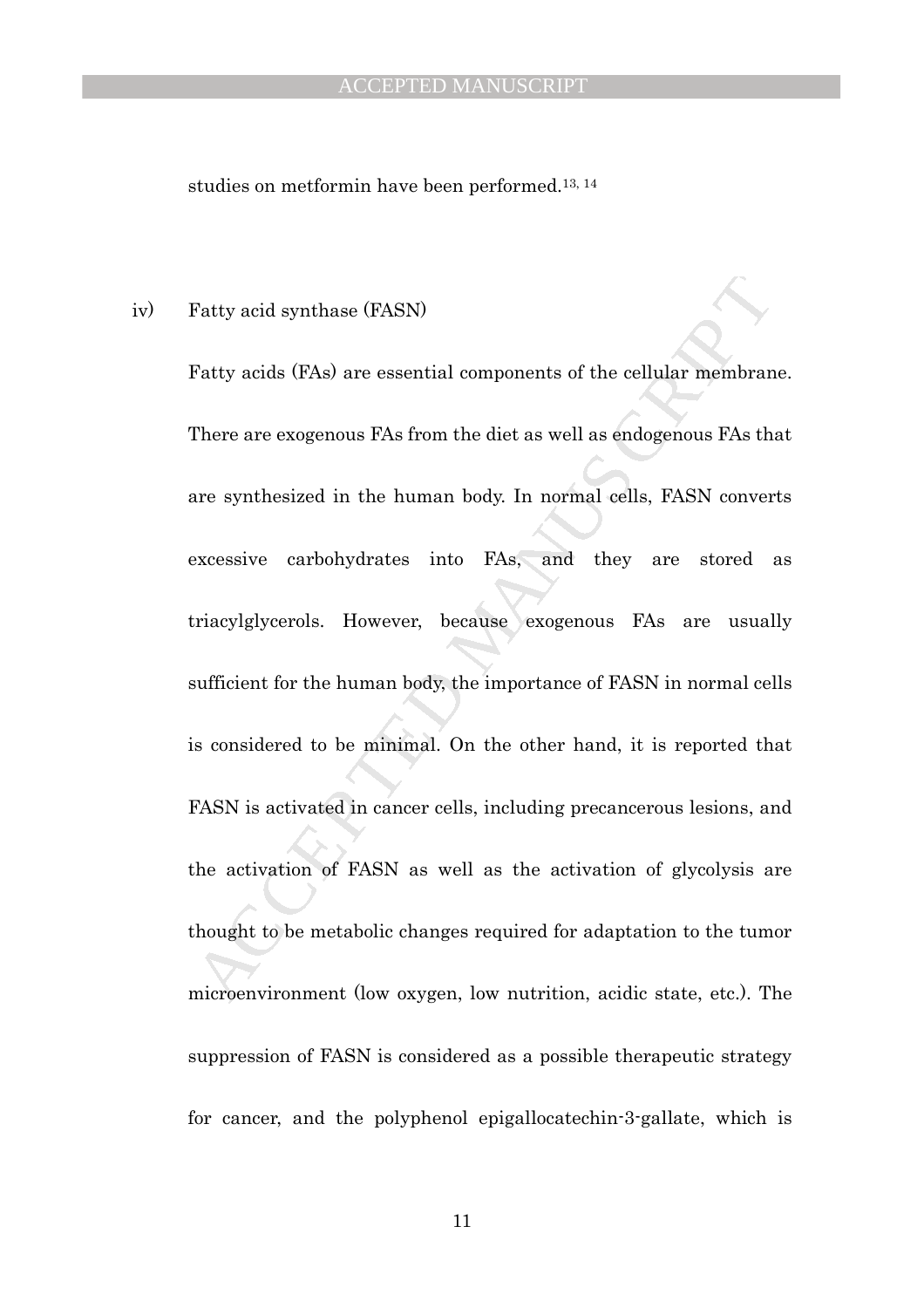contained in green tea, and ursolic acid, which is contained in Japanese plums, have been shown to suppress FASN.15, 16

#### v) Inflammation: Nuclear factor-κB (NF-κB)

Inflammation: Nuclear factor  $\kappa$ B (NF· $\kappa$ B)<br>As Rudolph Virchow previously mentioned, there are main<br>imilarities between inflammatory reactions, such as the process<br>wound healing, and the process of cancer development. As Rudolph Virchow previously mentioned, there are many similarities between inflammatory reactions, such as the process of wound healing, and the process of cancer development.<sup>17, 18</sup> Many cancers develop as a result of chronic inflammation, and a tumor microenvironment that largely comprises inflammatory cells is known not only to promote the proliferation of cancers, but also their survival and migration. Furthermore, it was suggested that an inflammatory tumor environment is associated with immune reactions and resistance to treatment.19, 20 Excessive inflammation is thought to be a target for cancer treatment, and NF-κB, a transcription factor with an important role in regulating inflammatory reactions, was shown to be constantly overactivated in many cancers.21 In lung cancers positive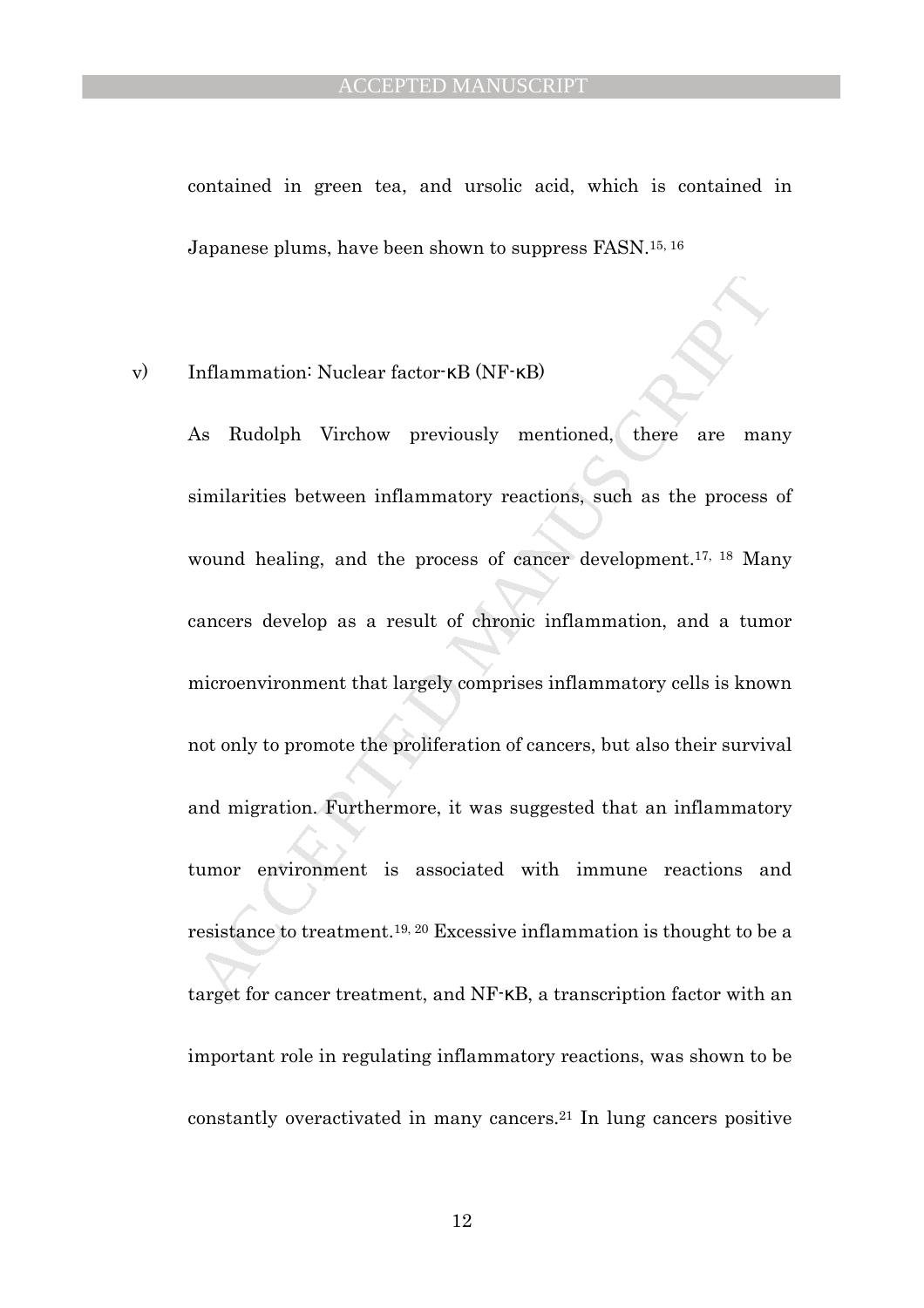for the epidermal growth factor receptor (EGFR) mutation, an increased effect of the EGFR-tyrosine kinase inhibitor (TKI) was shown by the suppression of NF-κB, and hence the effect of EGFR-TKI was reported to depend on the state of NF-κB.<sup>22</sup>

#### vi) Epithelial mesenchymal transition (EMT)

shown by the suppression of NF-KB, and hence the effect of EGFR-T<br>was reported to depend on the state of NF-KB.<sup>22</sup><br>Epitholial mesenchymal transition (EMT)<br>EMT is known as a biological process of cancer cells associated wi EMT is known as a biological process of cancer cells associated with invasion and metastasis. It was reported that EMT is the transition from epithelial cellular characteristics to mesenchymal characteristics, which enables cancer cells to invade, metastasize, and acquire resistance to cancer treatment.23, 24 An analysis of circulating tumor cells (CTCs) from breast cancer patients showed that the proportion of epithelial CTCs to mesenchymal cells changes depending on the reactions against cancer treatment or the degree of progression of cancer.25 Furthermore, inflammation is known to promote EMT.19, 20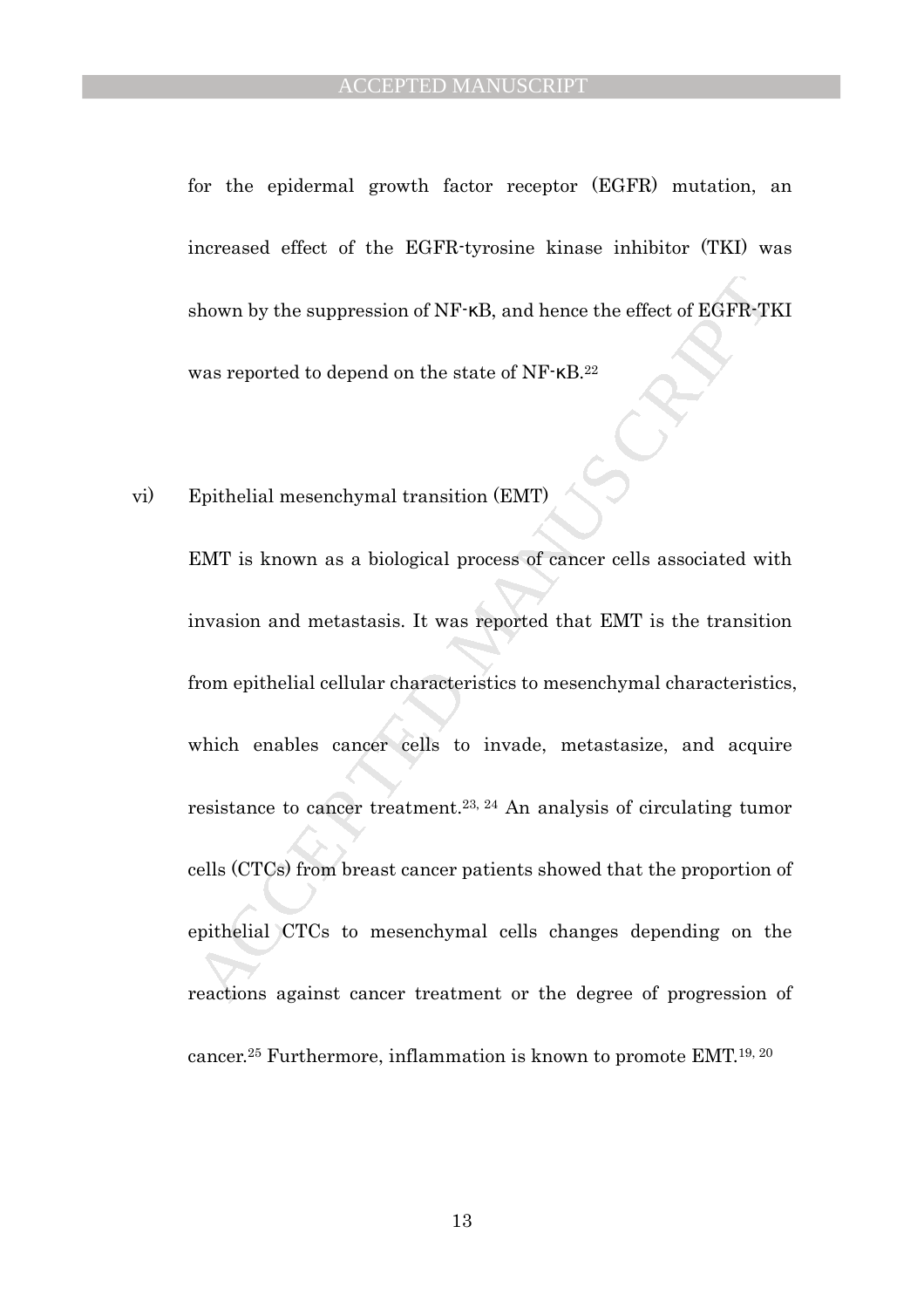#### Prospects of Cancer Treatment – Fusion of Eastern and Western Medicine

is improving cancer treatment. Chinese medicine views cancer as<br>
that is expressed locally, but is actually due to an underly<br>
intional disorder of the body. Therefore, there should be more focus<br>
cont of the entire body Incorporating the ideas of Chinese medicine is remarkably important towards improving cancer treatment. Chinese medicine views cancer as a disease that is expressed locally, but is actually due to an underlying constitutional disorder of the body. Therefore, there should be more focus on treatment of the entire body than on the locally existing cancer, specifically in advanced stages of cancer. The basic strategy for cancer treatment in Chinese medicine is "*Fuzheng Quxie*", which is to remove factors promoting the cancer and to enhance the immune system of the body. Furthermore, the concept of "Zhibing Qiuben", which is to clarify the root cause of the disease and to treat this root cause, is very important.4 In Chinese medicine, pathologies such as stagnation of spirit  $(qi zhi)$ , blood stasis  $(yu xue)$ , phlegm-dampness  $(tan shi)$ , and heat toxin  $(re du)$  are thought to be important factors associated with the initiation and progression of cancers. As these factors are also associated with metabolic diseases, the view of Chinese medicine supports our idea that treatments for cancer from the view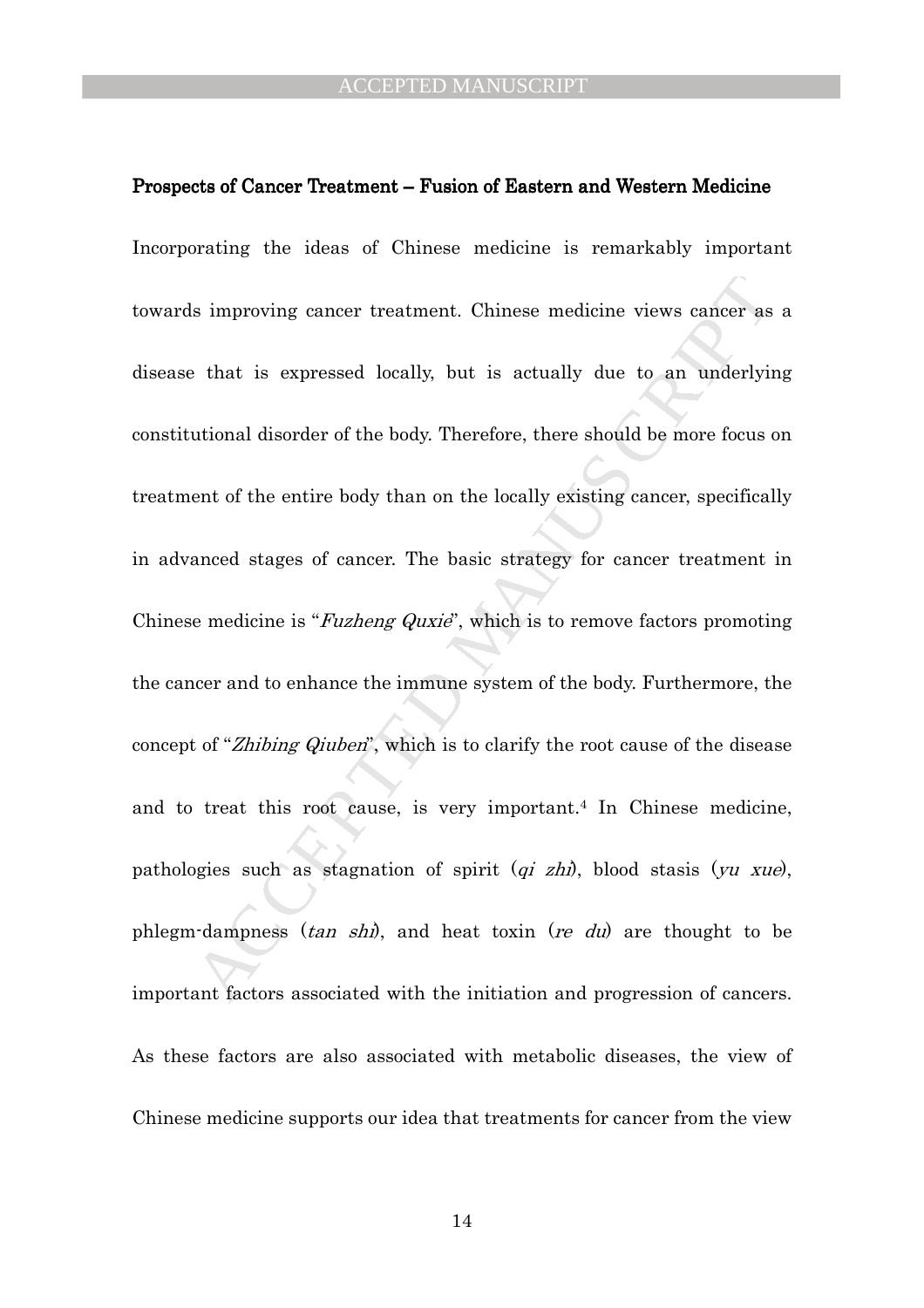of cancer as a metabolic disease are required.

cells and cancer cells. Factors involved in abnormal cancer collism are what cause the promotion of cancer, and without improving a late of all matches and intervalsed accepts and information regarding the patient is conce As mentioned above, there is a difference in the metabolism of normal cells and cancer cells. Factors involved in abnormal cancer cell metabolism are what cause the promotion of cancer, and without improving these factors, current standard cancer therapies will not be sufficiently effective. Namely, it is necessary to gain information regarding the patients' daily diet and lifestyle, to improve or remove factors that may cause cancer. In particular, the Warburg effect (aerobic glycolysis), Na+/H+ exchanger, IGF signaling pathway, and the activation of FASN should be considered, and whether there is an excess intake of sugar, salt, and IGF hormone should be evaluated and improved as required. For the suppression of chronic inflammation, not only should lifestyle-associated diseases, such as obesity and diabetes, be treated appropriately and improved, but the intake of more plant-based foods that contain a large amount of antioxidants, such as fresh vegetables and fruits, as well as natural compounds, are expected to be useful. In all cases, Chinese medicine provides abundant treatment options,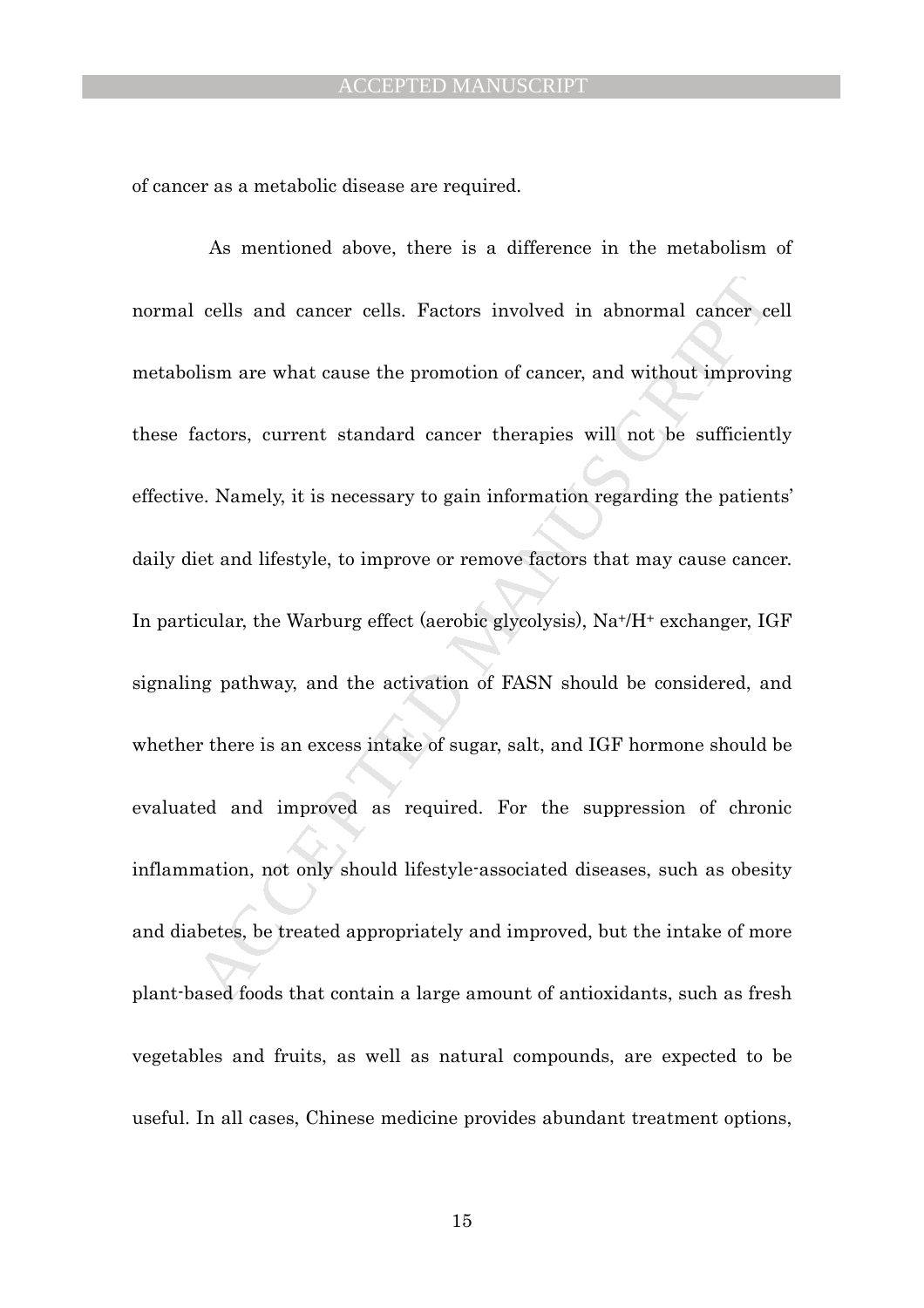such as activating blood and resolving stasis (*Huoxue Huayu*), dispelling phlegm and resolving dampness (Qutan Huashi), and clearing heat and removing toxin (*Qingre Jiedu*), etc. To suppress cancer metabolism and inflammation is to suppress the progression, metastasis, and EMT of cancer, and is expected to improve the function of the immune system, which will subsequently decrease a cancer's resistance to treatment.

mg toxin (*Qingre Jiodu*), etc. To suppress cancer metabolism and<br>mation is to suppress the progression, metastasis, and EMT of cance<br>expected to improve the function of the immune system, which w<br>ucntly decrease a cancer' As stated above, the idea of focusing on the unique metabolism of cancer cells and treating cancer as a metabolic disease resembles the view of Chinese medicine for cancer treatment, which is expected to become increasingly important in the future. We will now introduce 3 clinical cases of cancer treatment as a metabolic disease. All the clinical case studies were performed in accordance with the ethical principles stated in the 1995 Declaration of Helsinki and were approved by the institutional review board of the Japan-Multinational Trial Organization.

#### **Clinical Cases**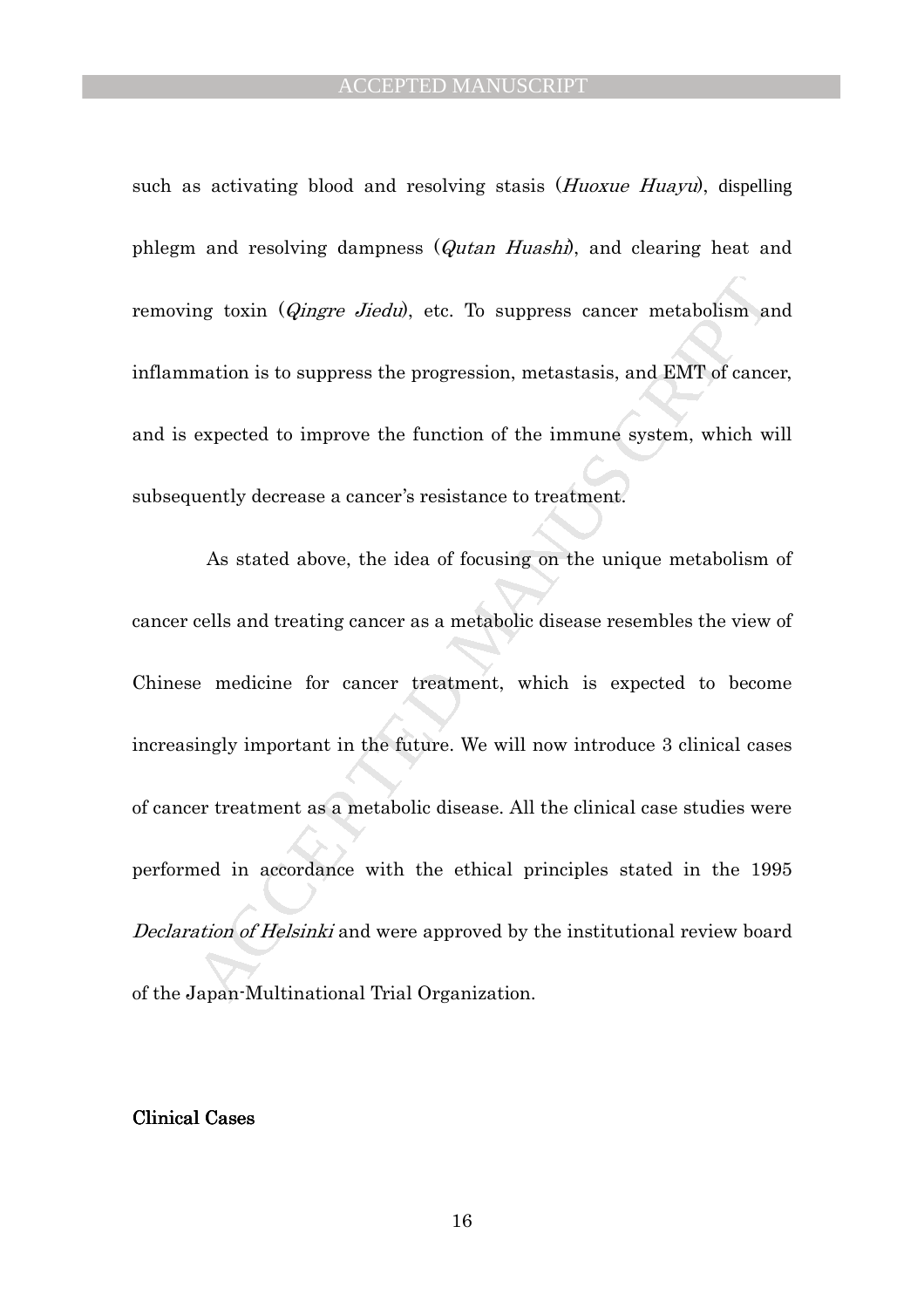1) Male patient (fifties) with recurrent lung adenocarcinoma

A man in his late fifties who was diagnosed with recurrent lung adenocarcinoma after right upper lobectomy visited our clinic. He had received tegafur-uracil therapy after surgery; however, his lung cancer recurred with multiple bone metastases (Fig. 1A).



Figure 1 PET-CT image of a recurrent lung cancer patient

A: At the time of recurrence, multiple bone metastases were displayed. B: Twelve months after the start of EGFR-TKI treatment, PET-CT imaging displayed complete remission. C: Twenty-seven months after treatment,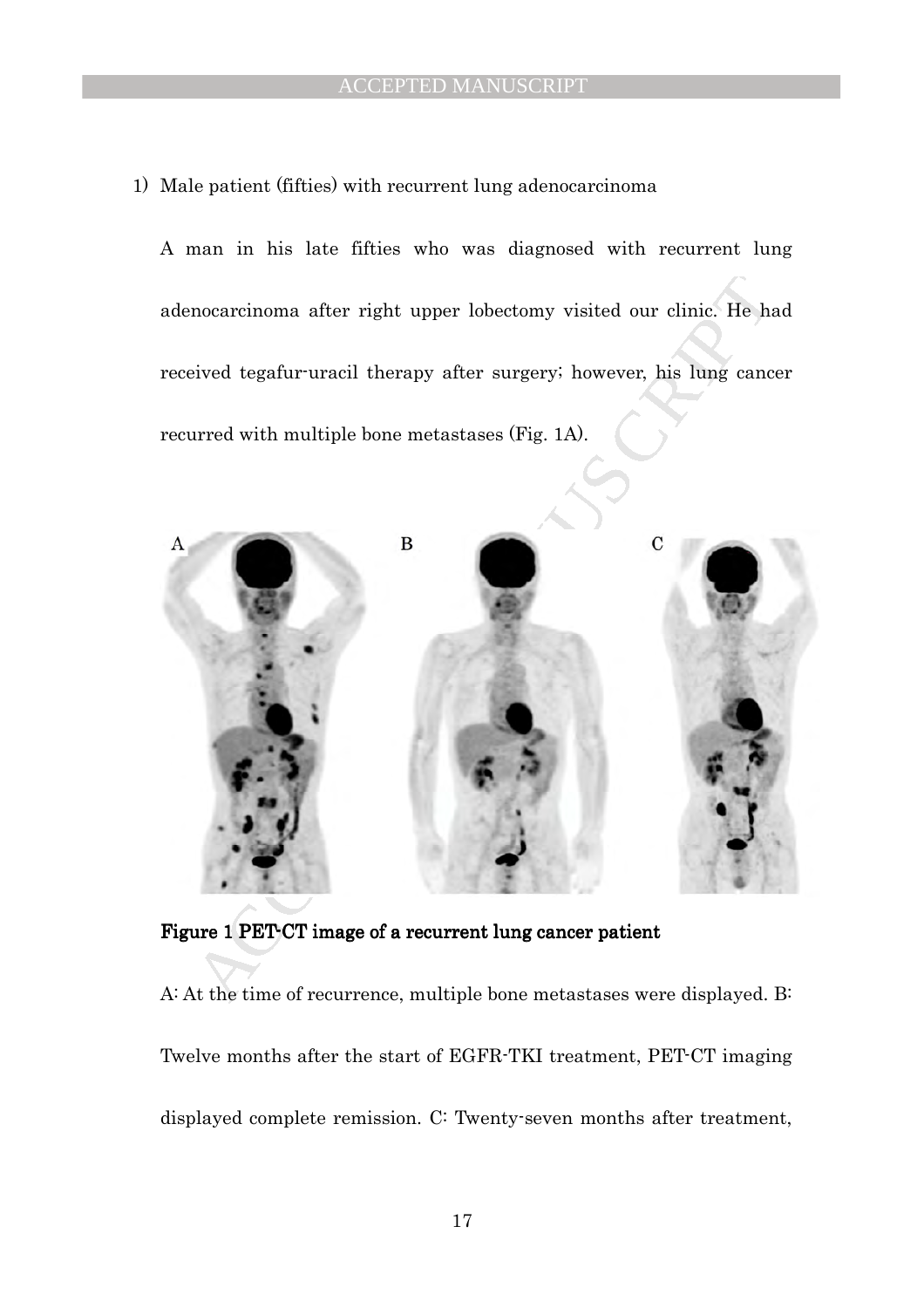#### ACCEPTED MANUSCRIPT

recurrent bone metastases of the lumbar spine were observed.

We provided the patient, who had an EGFR mutation, wi<br>ructions on dietary and life habit improvements, and he start<br>inib (40 mg/day). Three months after the start of the treatment, tl<br>of afatinib was reduced (to 30 mg/day) We provided the patient, who had an EGFR mutation, with instructions on dietary and life habit improvements, and he started afatinib (40 mg/day). Three months after the start of the treatment, the dose of afatinib was reduced (to 30 mg/day), because of dermatitis and diarrhea. Then, the dose was again reduced (to 20 mg/day), owing to the continuation of diarrhea. Positron emission tomography-computed tomography (PET-CT) scans displayed complete remission for over one year (Fig. 1B). However, 27 months after the start of EGFR-TKI treatment, his bone metastases recurred again (Fig. 1C). His progression-free survival (PFS) was 27.3 months.

In this case, EGFR-TKI with the suppression of cancer metabolism and inflammation by dietary and life habit improvements showed a longer PFS than previous studies and hence may be considerably effective.26 This case was included in our previous retrospective study to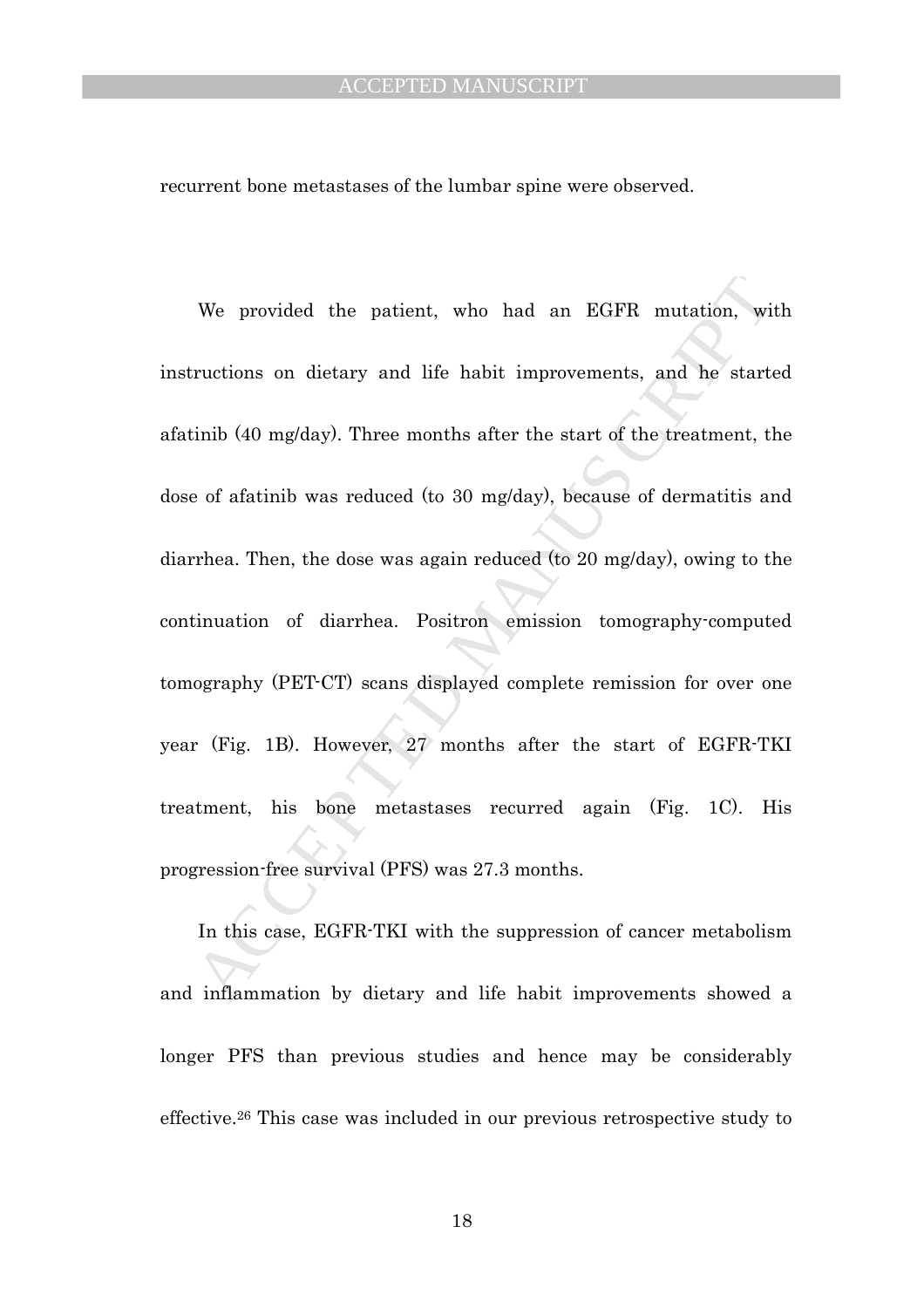investigate the effects of an alkaline diet on EGFR-TKI therapy in non-small cell lung cancer patients with EGFR mutations.<sup>27</sup>

2) Male patient (seventies) with multiple gastric cancer (signet-ring cell carcinoma)

e patient (seventies) with multiple gastric cancer (signet-ring comona)<br>
an in his carly seventics was found to be positive for focal occult bloom<br>
a routine medical examination, and then went to a local clinic f<br>
her exam A man in his early seventies was found to be positive for fecal occult blood in a routine medical examination, and then went to a local clinic for further examinations. Upper gastrointestinal endoscopy displayed multiple polypoid lesions in the stomach (Fig. 2A), and a subsequent histological examination confirmed signet-ring cell carcinoma. Although subtotal pylorogastrectomy was recommended, he refused the surgery because of its high invasiveness, and he visited our clinic for consultation regarding alternative treatments.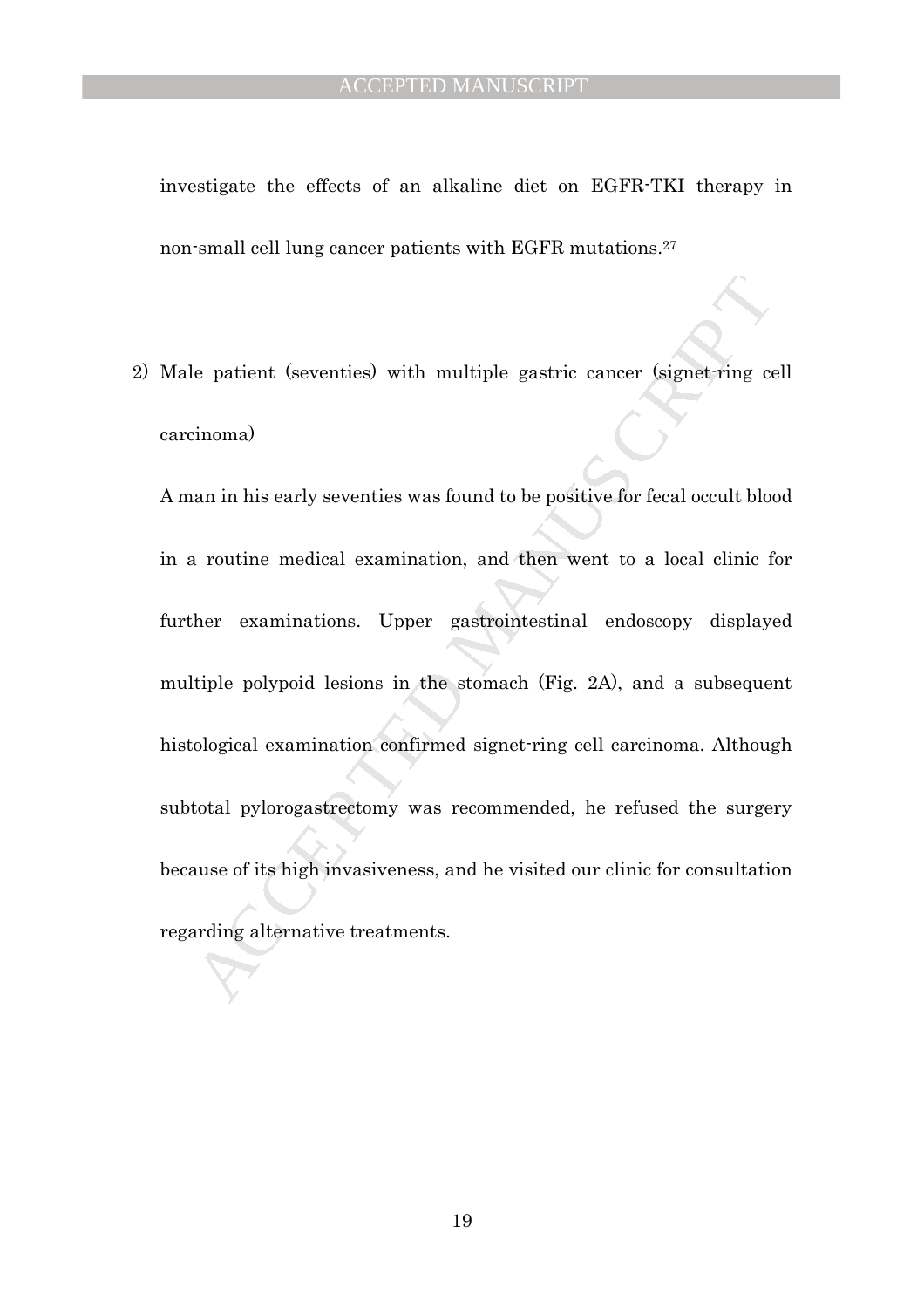

# Figure 2 Upper endoscopic findings of a patient with multiple gastric cancer

A: At the time of diagnosis, multiple polypoid lesions were observed in the stomach. B: Three years after the start of treatment, the tumorous lesions had almost completely disappeared.

We provided the patient with sufficient instructions for dietary and life-habit improvements. After undergoing endoscopic polypectomy, he was administered with a low dose of S-1 (20 mg/week) and lentinan (2 mg/week) via intravenous infusion, with the purpose of immunostimulation. In addition, plum extract (10–15 g/day) was given as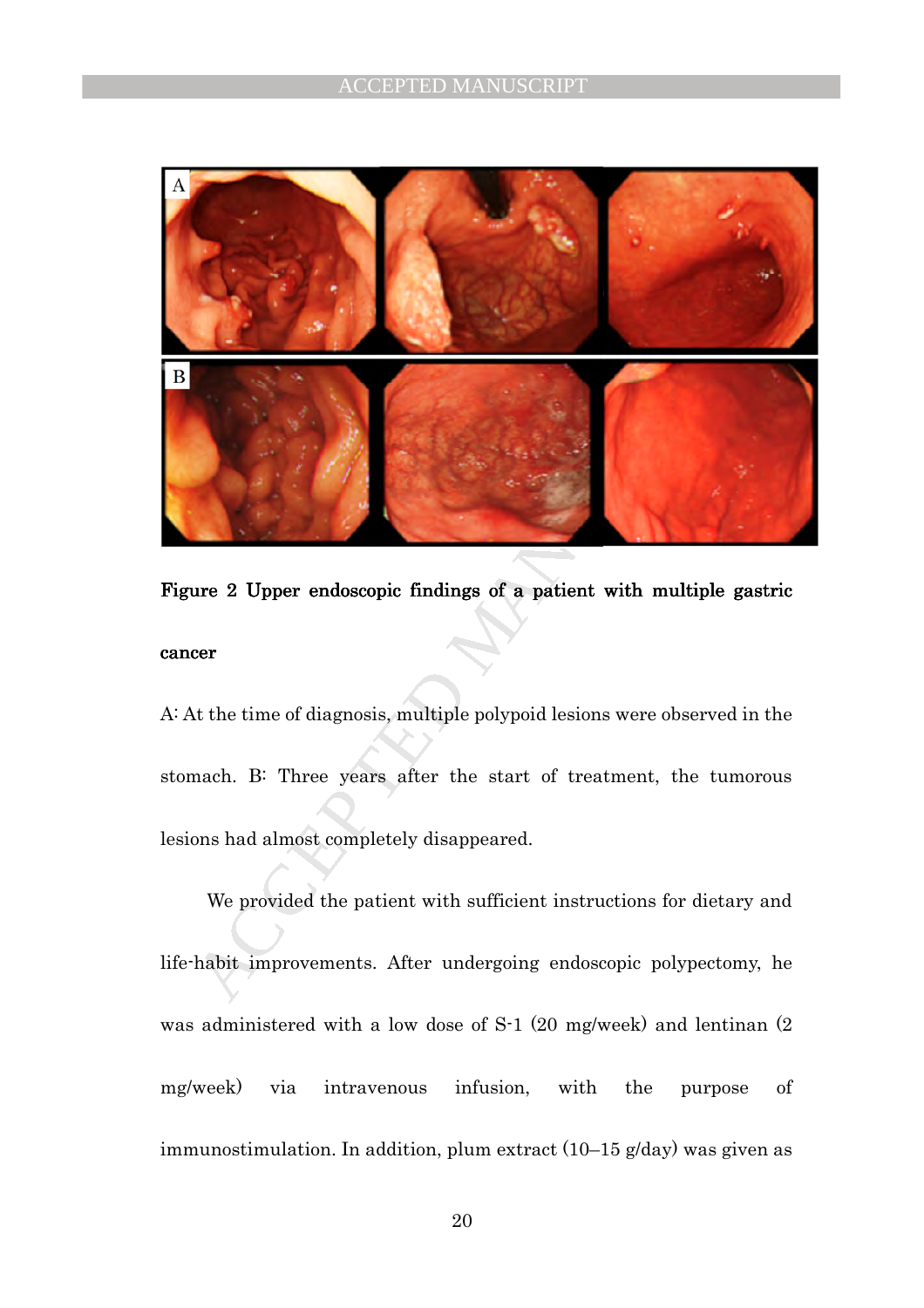appropriate. Japanese plum extract is a health supplementary food (UME EKISU from Nakano BC, Wakayama, Japan), made by boiling down large amounts of green Japanese plums. It contains triterpenes (ursolic acid and oleanolic acid), which have been shown to suppress inflammation and to have anticancer effects both *in vivo* and *in vitro*.<sup>28, 29</sup>

The large amounts of green Japanese plums. It contains triterpen<br>
solic acid and oleanolic acid), which have been shown to suppre<br>
summation and to have anticancer effects both *in vitro* and *in vitro*.<sup>28</sup>.<br>
Three years Three years after treatment, with no sign of clinical symptoms and side effects, upper gastrointestinal endoscopy showed that the multiple gastric cancers had almost vanished (Fig. 2B). This case suggests that the suppression of cancer metabolism and inflammation may result in outstanding effects of low dose anti-cancer agents and immunostimulatory drugs.

3) Female patient (seventies) with malignant gastric lymphoma (diffuse large B-cell lymphoma)

A woman in her mid-seventies had mild gastric pain that was controlled by herbal medicine. She had an upper gastrointestinal endoscopy because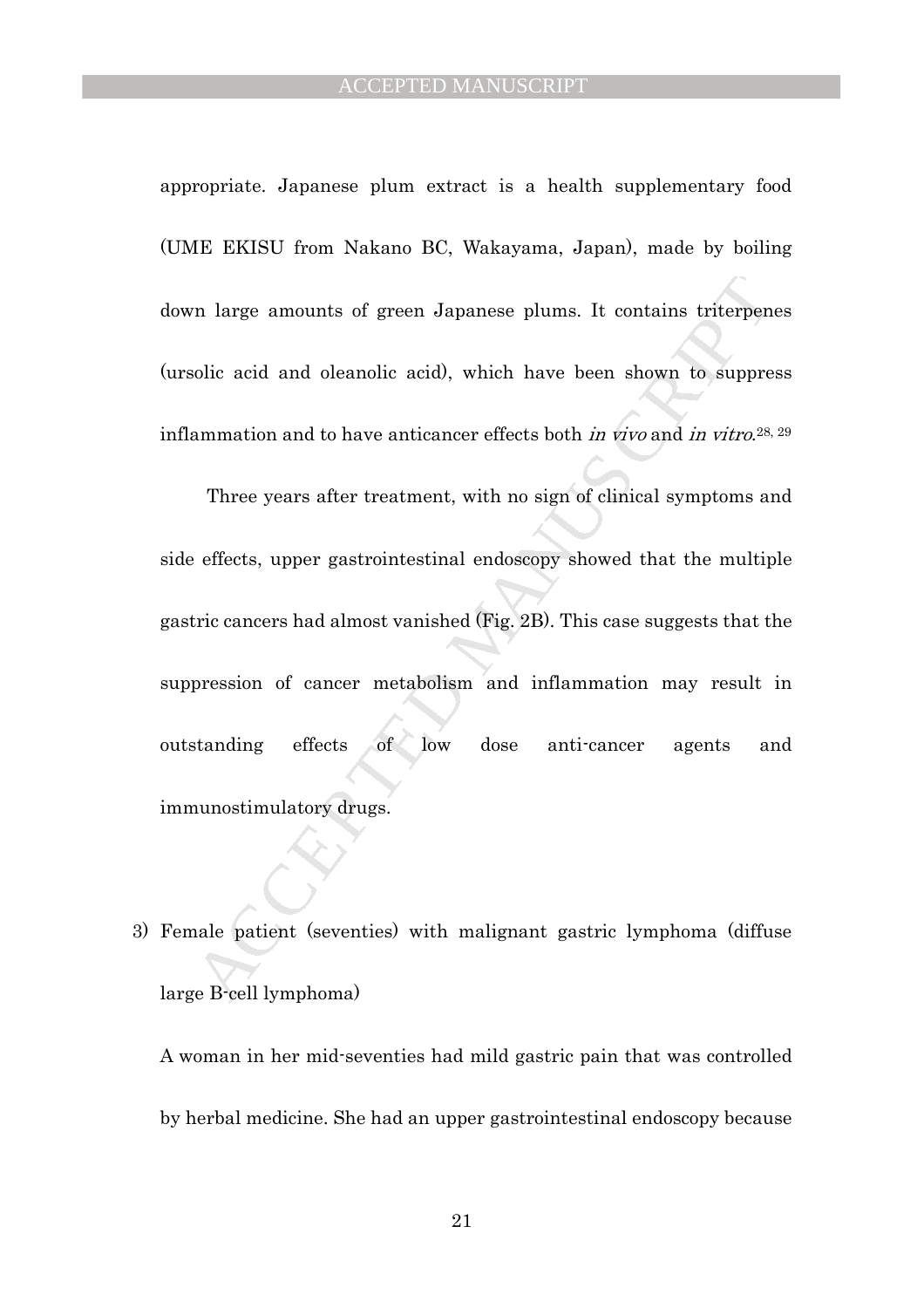of strong stomach pain (Fig. 3A). She was suspected of having gastric cancer, and a detailed examination showed malignant lymphoma (diffuse large B-cell lymphoma). Although she was recommended to take anti-cancer agents, she was of advanced age and was anxious about the side effects, and hence refused treatment. She then visited our clinic for consultation regarding alternative therapies.



Figure 3 Upper endoscopic findings of a diffuse large B-cell lymphoma patient

A: At the time of diagnosis, ulcerative tumorous lesions were observed in the stomach. B: Eight months after the start of the treatment, the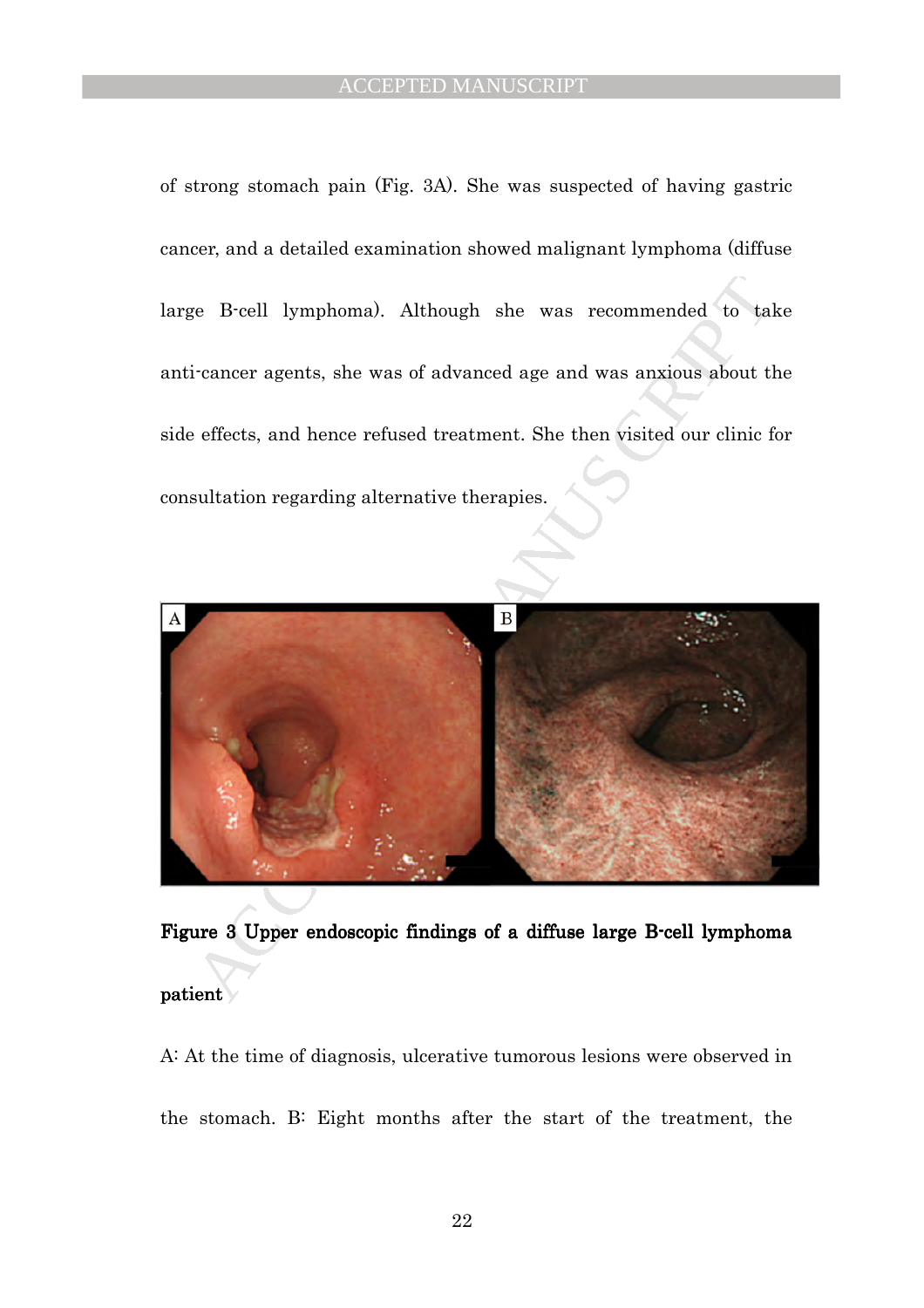ulcerative tumorous lesions were improved.

As the patient was very fond of sweets, such as cake, she was gives<br>sufficient amount of instructions on dietary and life-half<br>rovements. In addition, she was given plum extract  $(10-15 \text{ g/day})$ <br>ch was the same as in case 2 As the patient was very fond of sweets, such as cake, she was given a sufficient amount of instructions on dietary and life-habit improvements. In addition, she was given plum extract (10–15 g/day), which was the same as in case 2. After the start of treatment, her gastric symptoms gradually improved, and upper gastrointestinal endoscopy 8 months after her diagnosis displayed no signs of a tumorous lesion (Fig. 3B). This case was an example in which cancer was improved without the use of an anti-cancer agent, and thus suggests that the suppression of cancer metabolism and inflammation on their own may be remarkably effective.

#### **Conclusions**

Here we have provided an overview of the treatment of cancer as a metabolic disease, introducing some examples of actual clinical cases. The idea of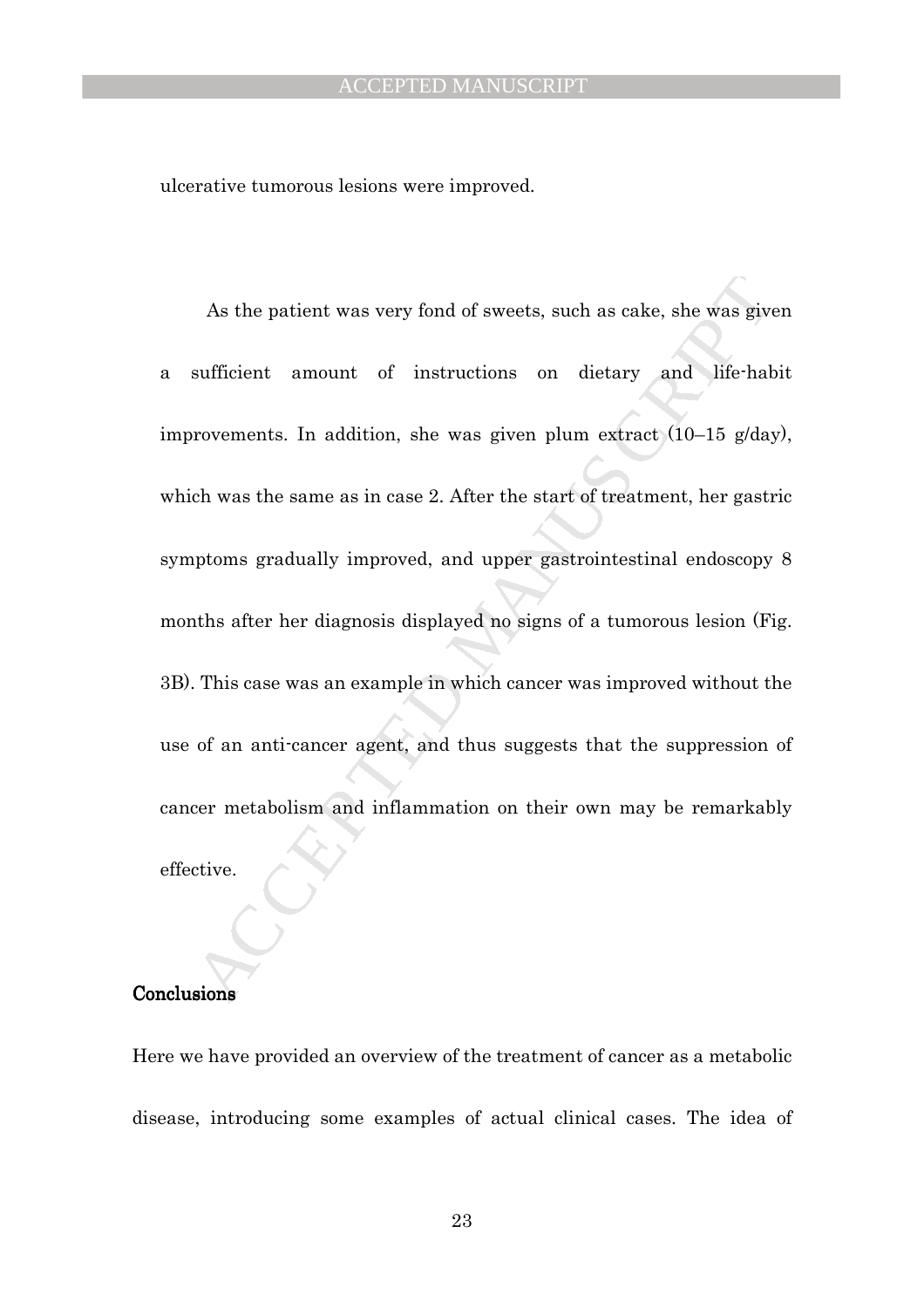ne, such as *Fuzheng Quxie* and *Zhibing Quben*. These approaches<br>treatment may result in high treatment efficacy with minimum si<br>and have the possibility of reducing medical expenses. Furth<br>gations should therefore be per suppressing cancer metabolism and inflammation, which promote cancer, and enhancing immune functions coincide with the principles of Chinese medicine, such as *Fuzheng Quxie* and *Zhibing Qiuben*. These approaches to cancer treatment may result in high treatment efficacy with minimum side effects, and have the possibility of reducing medical expenses. Further investigations should therefore be performed in the future.

#### Acknowledgements Acknowledgements

This research did not receive any funding from agencies in the public, commercial, or non-profit sectors.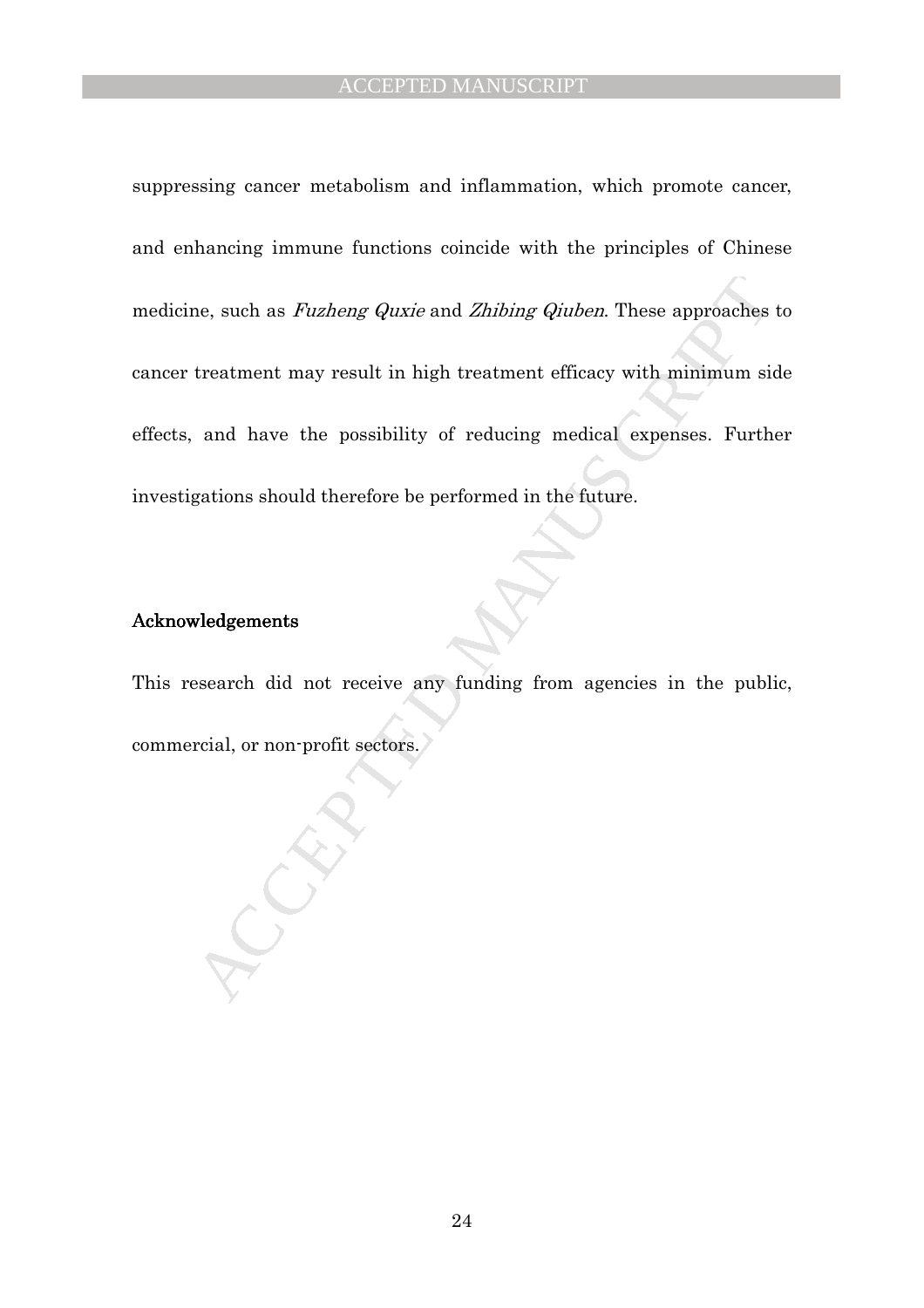#### **References**

- 1 Center for Cancer Control and Information Services. Monitoring of cancer incidence in Japan - Survival 2006-2008 report. National Cancer Center, 2016. [Japanese]
- 2 Ministry of Health, Labour and Welfare. National healthcare review in Japan. 2015. [Japanese]
- 3 Warburg O. On the origin of cancer cells. *Science*. 1956;123(3191):309-314.
- 4 Konkimalla VB, Efferth T. Evidence-based Chinese medicine for cancer therapy. *J Ethnopharmacol*. 2008;116(2):207-210.
- 5 Hanahan D, Weinberg RA. Hallmarks of cancer: the next generation. *Cell*. 2011;144(5):646-674.
- man Survival 2006-2008 report. National Cancer Center, 2016. [Japanese]<br>
istry of Health, Labour and Welfare. National healthcare review in Japan. 201<br>
annese]<br>
annese<br>
annese<br>
1990. On the origin of cancer cells. *Scien* 6 Harvard report on cancer prevention. Volume 1: Causes of human cancer. *Cancer Causes Control.* 1996;7 Suppl 1:S3-59.
- 7 Seyfried TN, Shelton LM. Cancer as a metabolic disease. *Nutr Metab (Lond)*. 2010;7:7.
- 8 Gatenby RA, Gillies RJ. Why do cancers have high aerobic glycolysis? *Nat Rev Cancer*. 2004;4(11):891-899.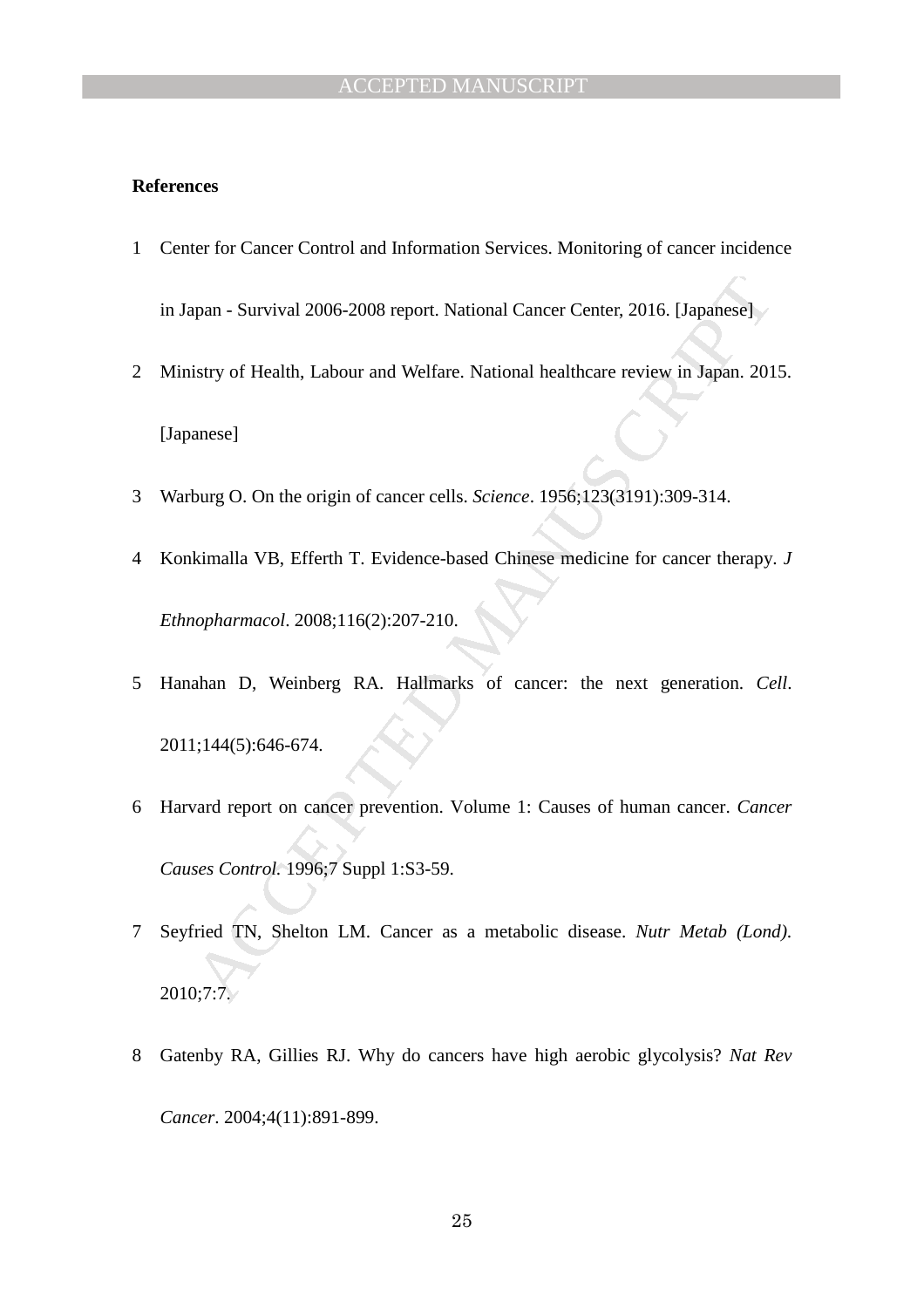- 9 Cairns RA, Harris IS, Mak TW. Regulation of cancer cell metabolism. *Nat Rev Cancer*. 2011;11(2):85-95.
- guindey S, Orive G, Luis Pedraz J, Paradiso A, Reshkin SJ. The role of f<br>amics and the Na+/H+ antiporter in the etiopathogenesis and treatment of cane<br>faces of the same coin--one single nature. *Biochim Biophys Acc*<br>faces 10 Harguindey S, Orive G, Luis Pedraz J, Paradiso A, Reshkin SJ. The role of pH dynamics and the Na+/H+ antiporter in the etiopathogenesis and treatment of cancer. Two faces of the same coin--one single nature. *Biochim Biophys Acta*. 2005;1756(1):1-24.
- 11 Neri D, Supuran CT. Interfering with pH regulation in tumours as a therapeutic strategy. *Nat Rev Drug Discov*. 2011;10(10):767-777.
- 12 Pollak M. Insulin and insulin-like growth factor signalling in neoplasia. *Nat Rev Cancer*. 2008;8(12):915-928.
- 13 Libby G, Donnelly LA, Donnan PT, Alessi DR, Morris AD, Evans JM. New users of metformin are at low risk of incident cancer: a cohort study among people with type 2 diabetes. *Diabetes Care*. 2009;32(9):1620-1625.
- 14 Landman GW, Kleefstra N, van Hateren KJ, Groenier KH, Gans RO, Bilo HJ. Metformin associated with lower cancer mortality in type 2 diabetes: ZODIAC-16. *Diabetes Care*. 2010;33(2):322-326.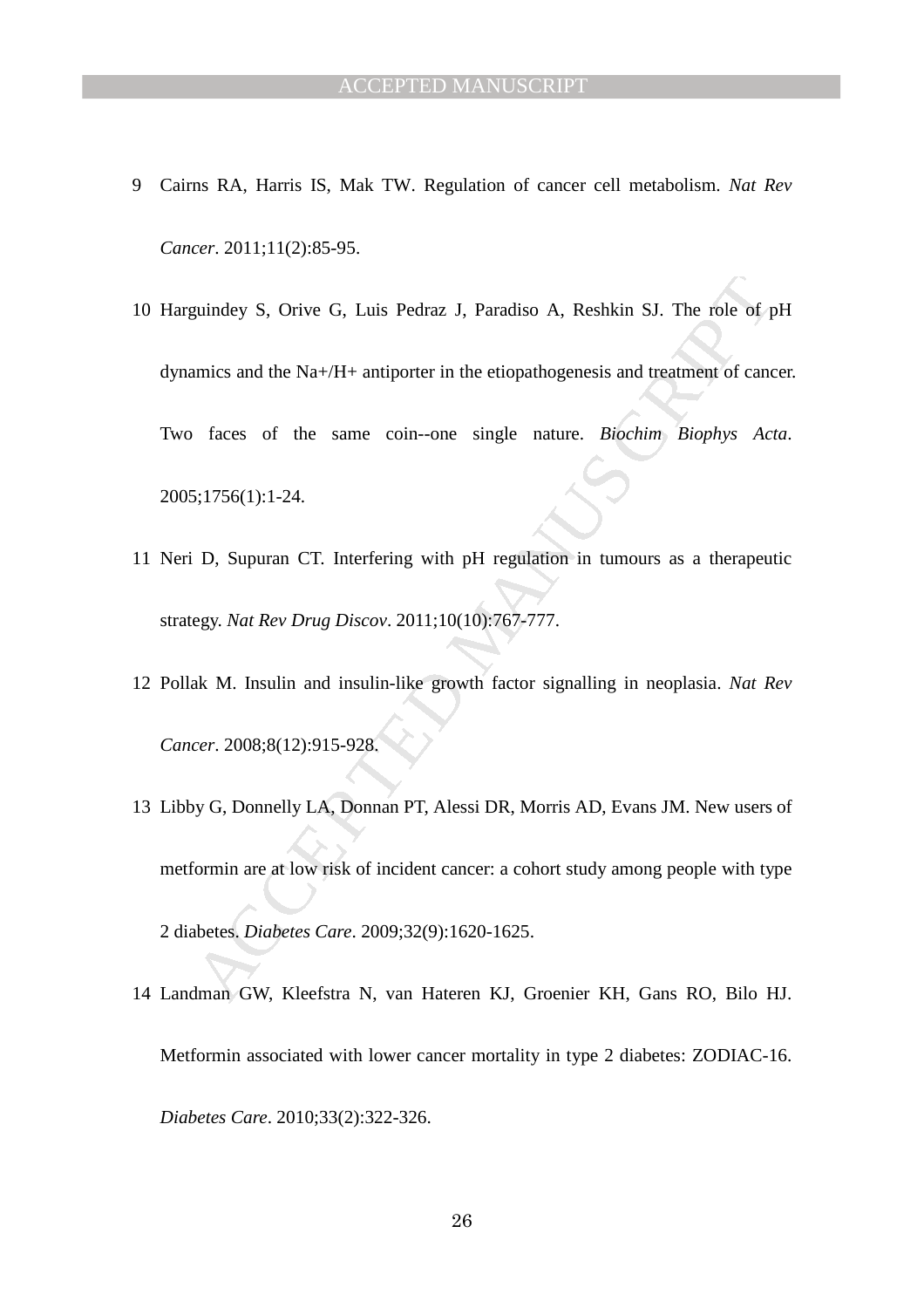- 15 Menendez JA, Lupu R. Fatty acid synthase and the lipogenic phenotype in cancer pathogenesis. *Nat Rev Cancer.* 2007;7(10):763-777.
- Y, Tian W, Ma X, Ding W. Evaluation of inhibition of fatty acid synthase lic acid: positive cooperation mechanism. *Biochem Biophys Res Commu*, 0,:392(3):386-390.<br>
Will F, Mantovani A. Inflammation and cancer: back to Virc 16 Liu Y, Tian W, Ma X, Ding W. Evaluation of inhibition of fatty acid synthase by ursolic acid: positive cooperation mechanism. *Biochem Biophys Res Commun*. 2010;392(3):386-390.
- 17 Balkwill F, Mantovani A. Inflammation and cancer: back to Virchow? *Lancet*. 2001;357(9255):539-545.
- 18 Byun JS, Gardner K. Wounds that will not heal: pervasive cellular reprogramming in cancer. *Am J Pathol*. 2013;182(4):1055-1064.
- 19 Coussens LM, Werb Z. Inflammation and cancer. *Nature*. 2002;420(6917):860-867.
- 20 Grivennikov SI, Greten FR, Karin M. Immunity, inflammation, and cancer. *Cell*. 2010;140(6):883-899.
- 21 Perkins ND. The diverse and complex roles of NF-κB subunits in cancer. *Nat Rev Cancer*. 2012;12(2):121-132.
- 22 Bivona TG, Hieronymus H, Parker J, et al. FAS and NF-κB signalling modulate dependence of lung cancers on mutant EGFR. *Nature*. 2011;471(7339):523-526.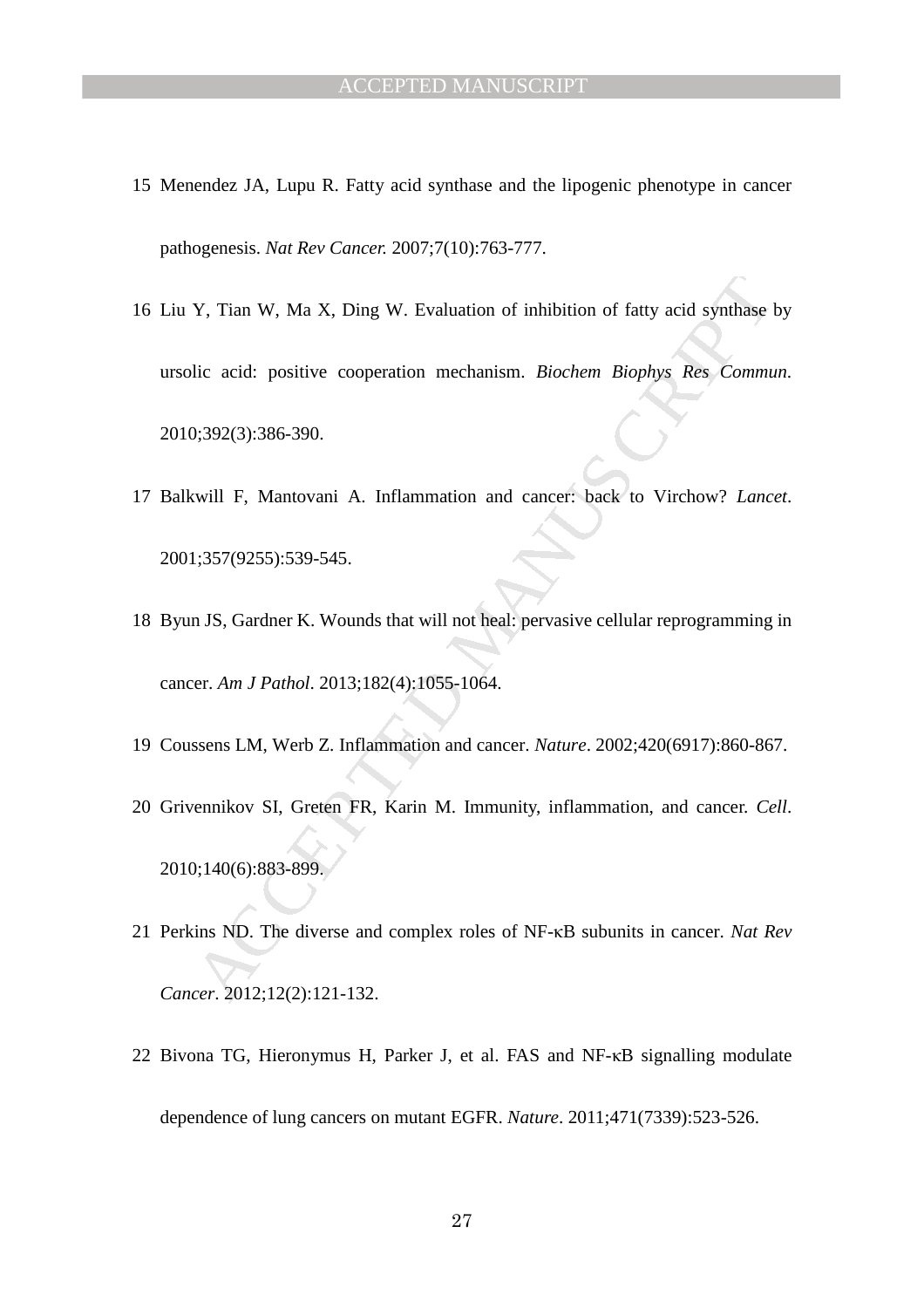- 23 Kalluri R, Weinberg RA. The basics of epithelial-mesenchymal transition. *J Clin Invest*. 2009;119(6):1420-1428.
- 24 Singh A, Settleman J. EMT, cancer stem cells and drug resistance: an emerging axis of evil in the war on cancer. *Oncogene*. 2010;29(34):4741-4751.
- 25 Yu M, Bardia A, Wittner BS, et al. Circulating breast tumor cells exhibit dynamic changes in epithelial and mesenchymal composition. Science. 2013;339(6119):580-584.
- 26 Sequist LV, Yang JC, Yamamoto N, et al. Phase III study of afatinib or cisplatin plus pemetrexed in patients with metastatic lung adenocarcinoma with EGFR mutations. *J Clin Oncol*. 2013;31(27):3327-3334.
- 2.13.39 (6119):580-584. The unit of the user of the user of the user of the user of the user of the user of the user of the user of the user of the user of the user of the user of the user of the user of the user of the us 27 Hamaguchi R, Okamoto T, Sato M, Hasegawa M, Wada H. Effects of an alkaline diet on EGFR-TKI therapy in EGFR mutation-positive NSCLC. *Anticancer Res*. 2017;37(9):5141-5145.
- 28 Yamai H, Sawada N, Yoshida T, et al. Triterpenes augment the inhibitory effects of anticancer drugs on growth of human esophageal carcinoma cells *in vitro* and suppress experimental metastasis *in vivo*. *Int J Cancer*. 2009;125(4):952-960.